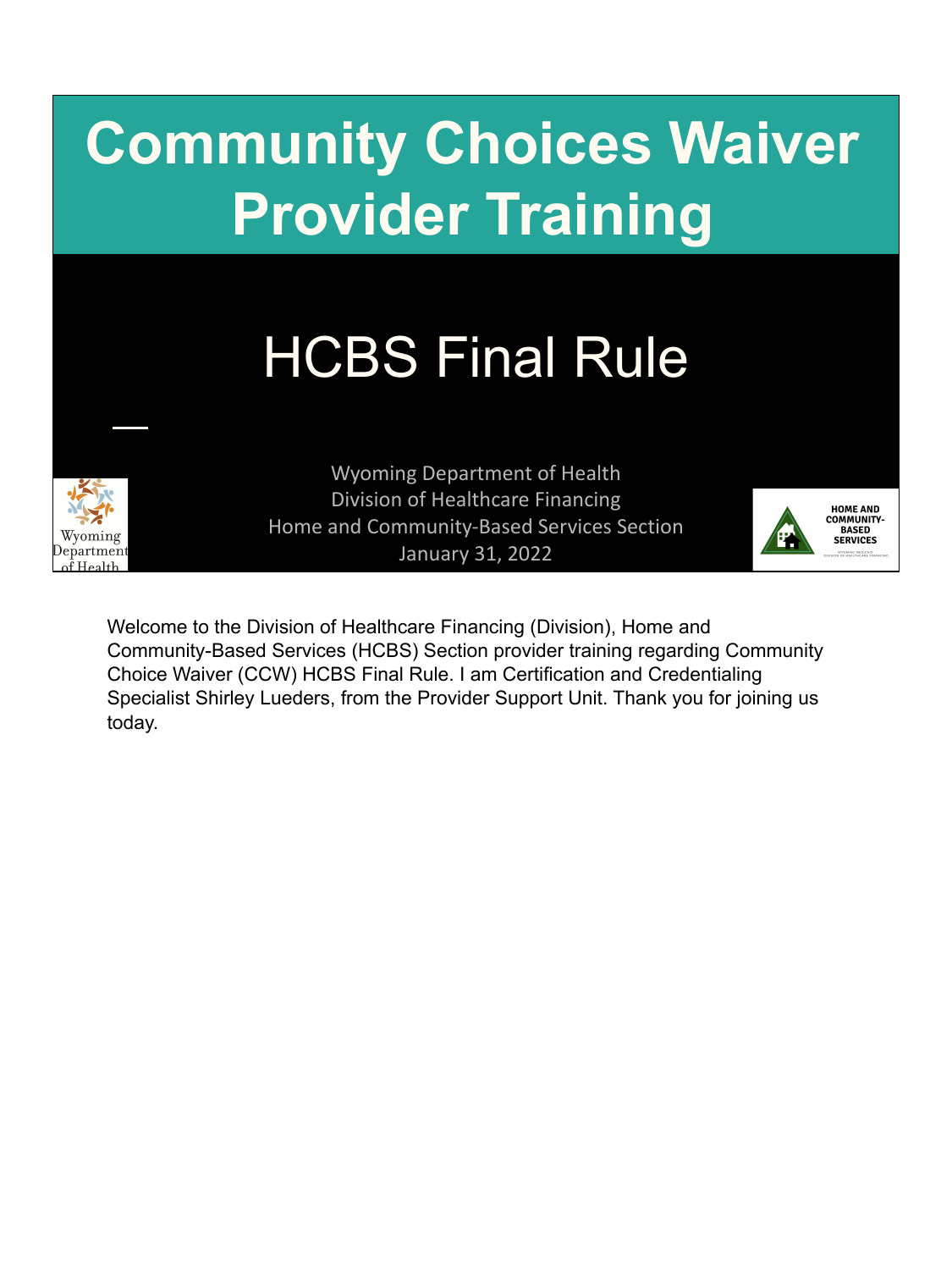

To review the Final Rule regulations and provide clarity on the expectations regarding the Final Rule

2

As a provider of Community Choices Waiver (CCW) services, it is important to understand the regulations established by the Centers for Medicare and Medicaid Services (CMS) for all home and community-based services (HCBS). The purpose of this training is to review these regulations, which we will refer to as the Final Rule, and provide clarity on the expectations that CMS and the Division have regarding the Final Rule.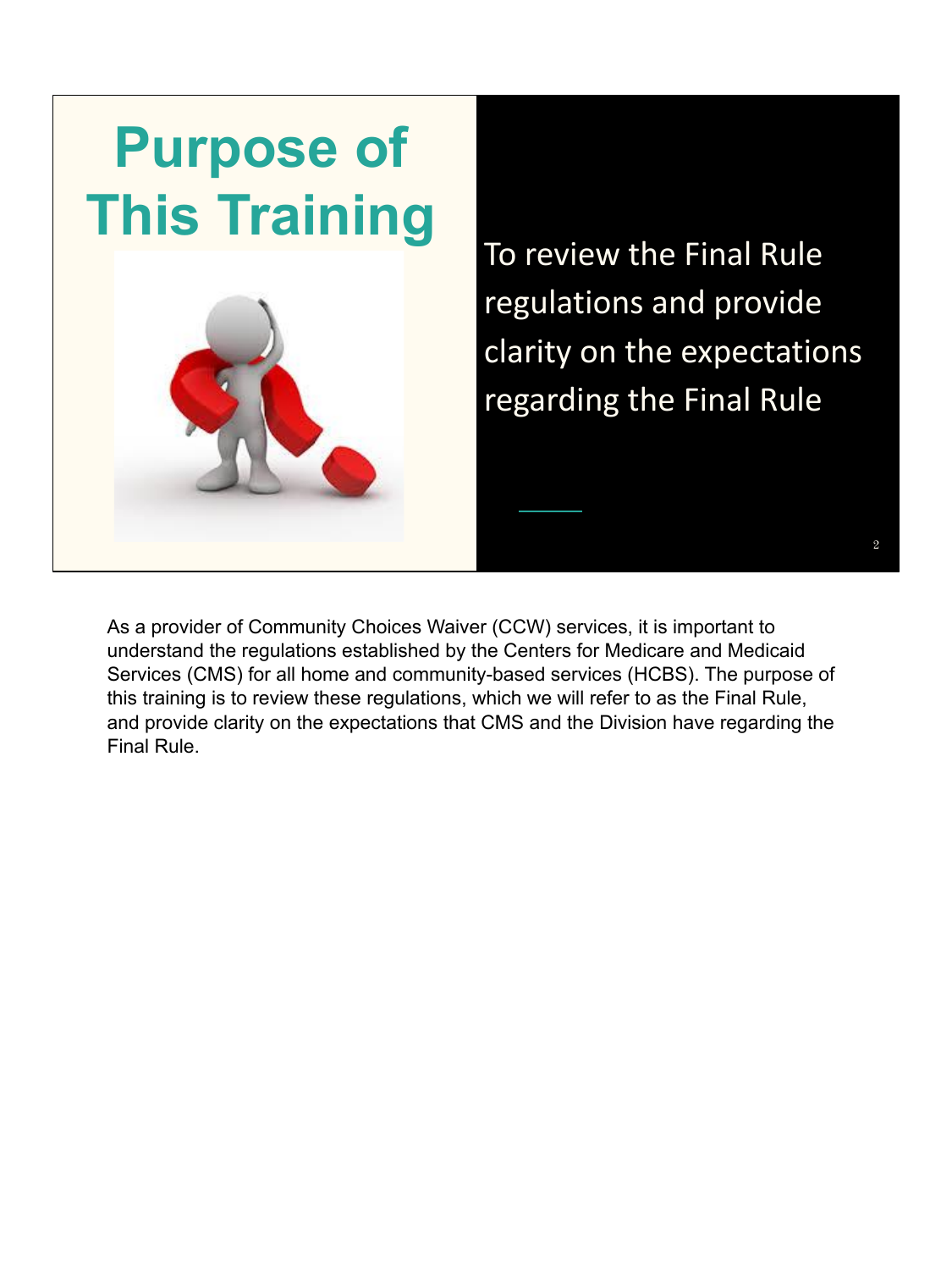## Training Agenda

- Define the Final Rule
- **Discuss Final Rule as related to participant rights**
- Examine Final Rule as related to services
- **Explore Final Rule as related to settings**

This training will focus on defining the Final Rule by discussing how it relates to participant rights. Together we will examine the Final rule in relation to CCW services and explore the settings in which CCW services are provided. Additionally, this training will demonstrate best practices to remain compliant with the Final Rule.

3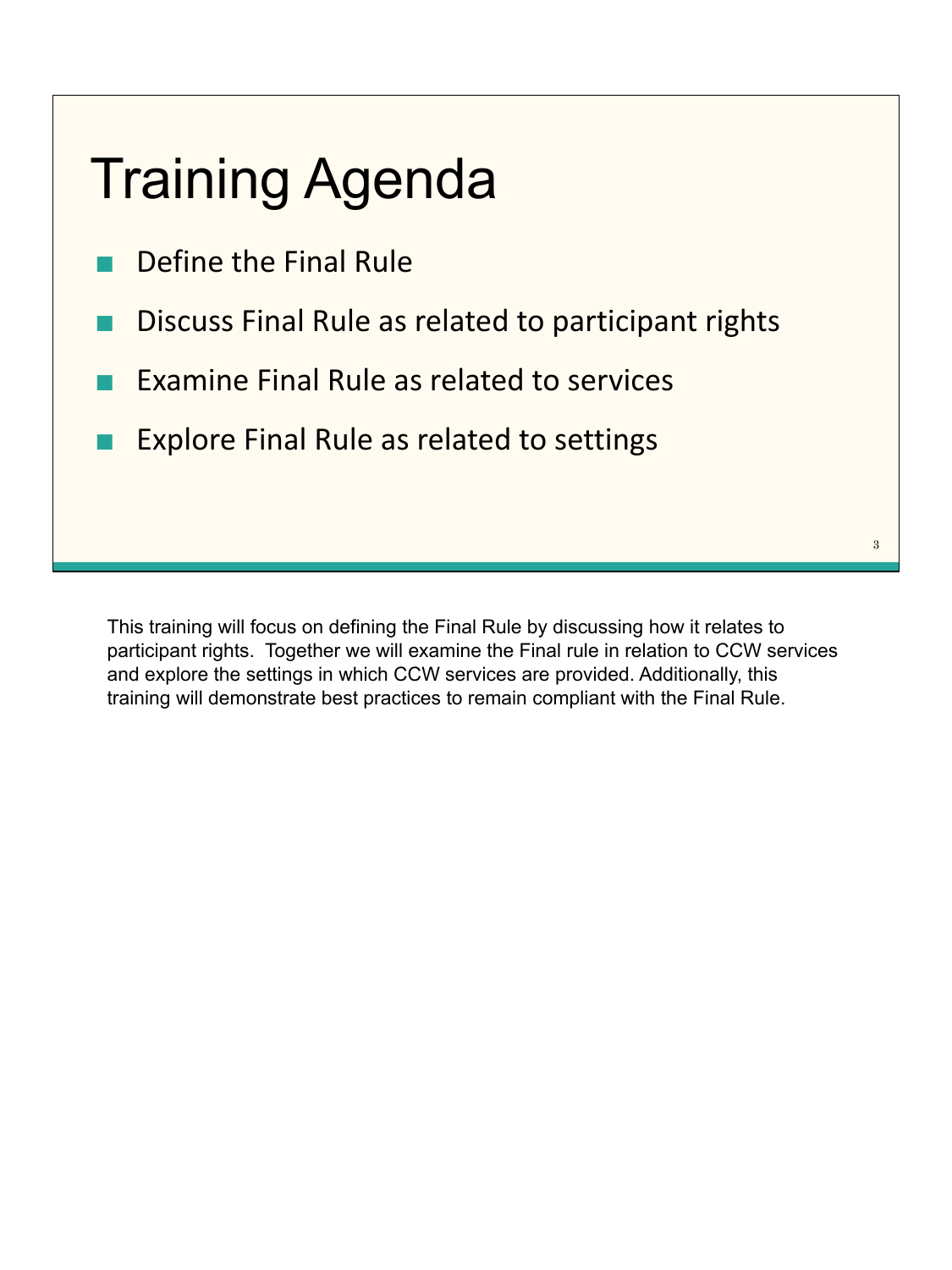## HCBS Authority

- Federally authorized under Section 1915(c) of the Social Security Act
	- Under Medicaid "umbrella"
	- Funded with state and federal dollars

■ Federally approved Waiver agreement that outlines federal and state requirements



4

The purpose of all HCBS waivers, and specifically the CCW, is to provide individuals with supports and services that they need to live in their homes and communities. Individuals who qualify for the CCW are Medicaid recipients. The CCW is federally authorized through Section 1915(c) of the Social Security Act, and funded with a combination of state and federal funds. The service and supports that the CCW fund are not otherwise included in the Wyoming Medicaid state plan.

Since the CCW is funded in this manner, there are a number of state and federal requirements that are outlined in the federally approved Waiver agreement, and elsewhere in state and federal law. The Waiver agreement defines how the CCW program will function, how the state will ensure services and supports comply with rules and regulation, and other details about the CCW program. This Waiver application was submitted by the State of Wyoming and later approved by CMS. The approved CCW agreement details the waiver's functions and is available on the [HCBS Public Notices, Regulatory Documents, and Reports page](https://health.wyo.gov/healthcarefin/hcbs/hcbs-public-notices/) on the Division's website.

The focus of today's training are requirements outlined in 42 CFR § 441, the HCBS Final rule. This regulation is fundamental to HCBS programs, and compliance with this regulation is required within the approved CCW waiver agreement.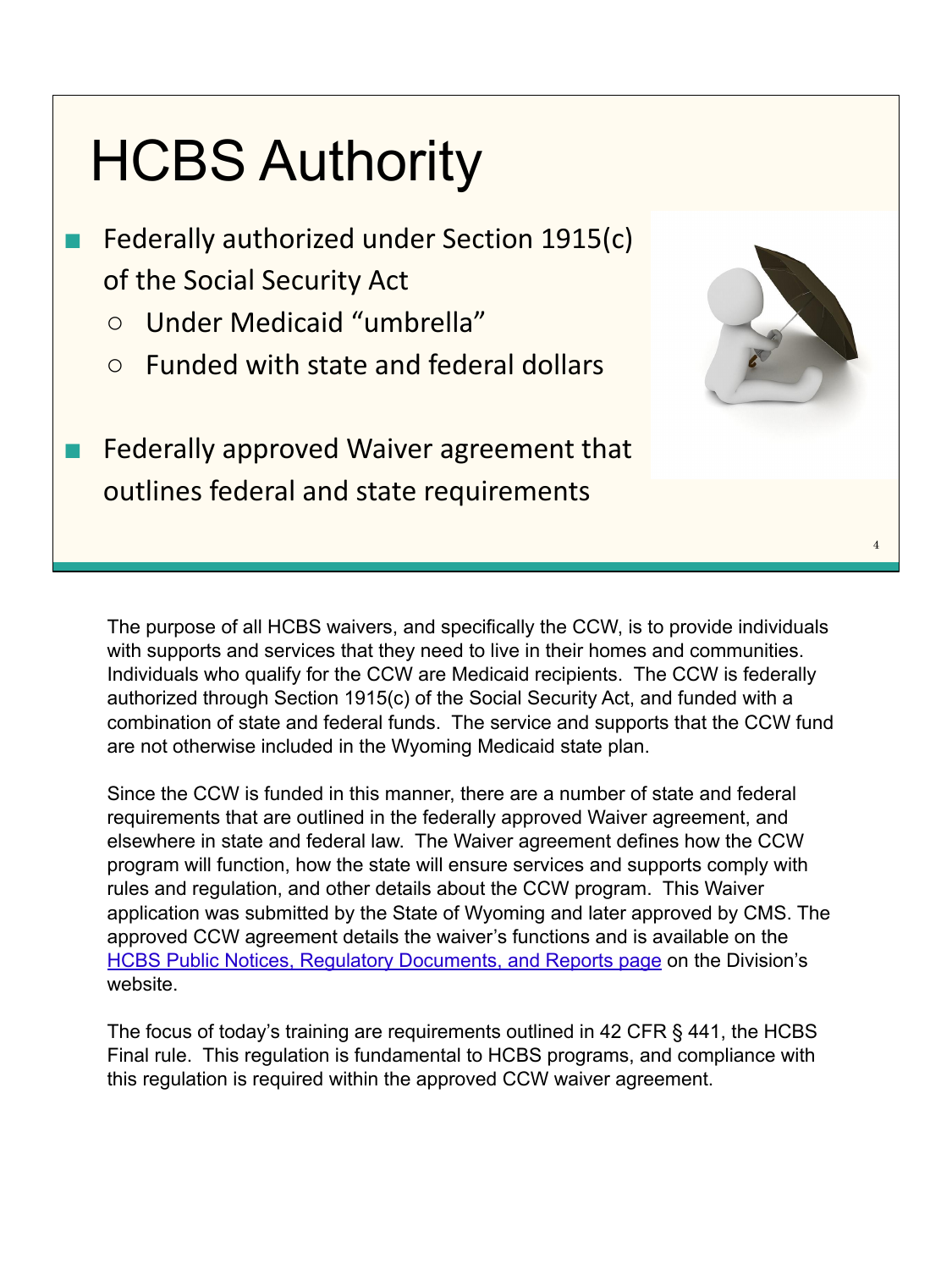#### HCBS Final Rule

- **Established in 2014**
- Compliance federally required by March 1, 2022
- Addresses:
	- Participant rights
	- Characteristics of waiver services
	- Requirements for HCBS settings

You might be asking yourself "what is the HCBS Final Rule and what does it have to do with being a CCW service provider?" The simple answer is everything.

5

The HCBS Final Rule was established by CMS in 2014. This regulation lays the groundwork for the purpose and priorities of HCBS. It describes participant rights, the characteristics of services, and requirements of HCBS settings. HCBS programs--in this case, the Wyoming Department of Health, HCBS Section--are responsible for ensuring that providers who receive reimbursement for CCW service provision are in compliance with the components of the Final Rule by March 1, 2022.

That means that the HCBS Section is responsible for providing assurances to CMS on an ongoing basis that all CCW providers meet these standards. It is important that CCW providers, case managers, participants, families, and other stakeholders are aware of these requirements, as they are foundational to the CCW program.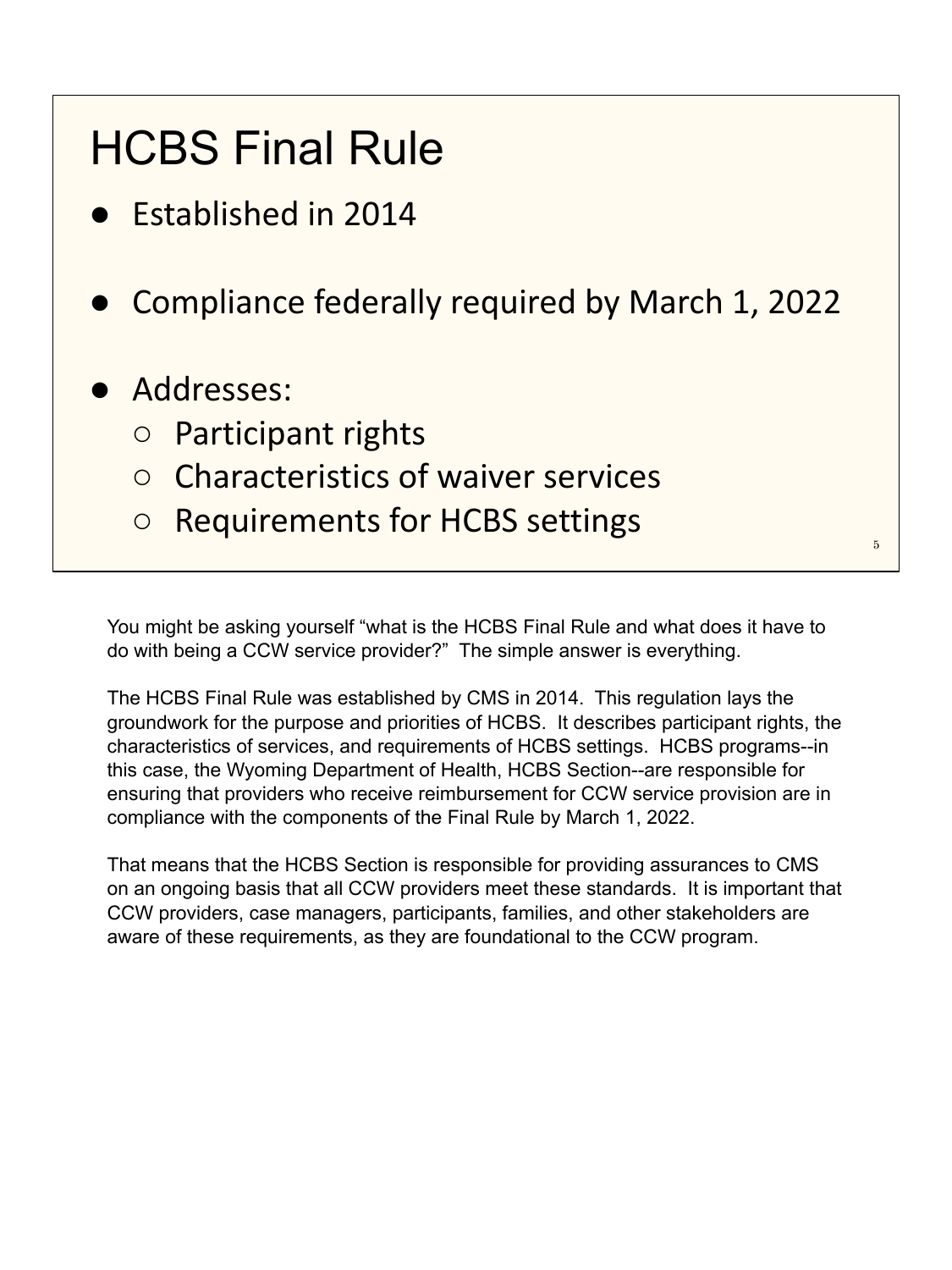

One important element of the Final Rule is the emphasis on participant rights. As we discuss the rights included in the the Final Rule, it is important to point out that participants of the CCW are guaranteed the same rights as someone not receiving HCBS. HCBS are designed to support those rights and ensure participants have the ability to exercise all of their rights as they choose.

The participants of the CCW are adults that have been making choices and exercising their rights throughout their lives. CCW providers must honor and respect the rights of the participants served to the best of their ability.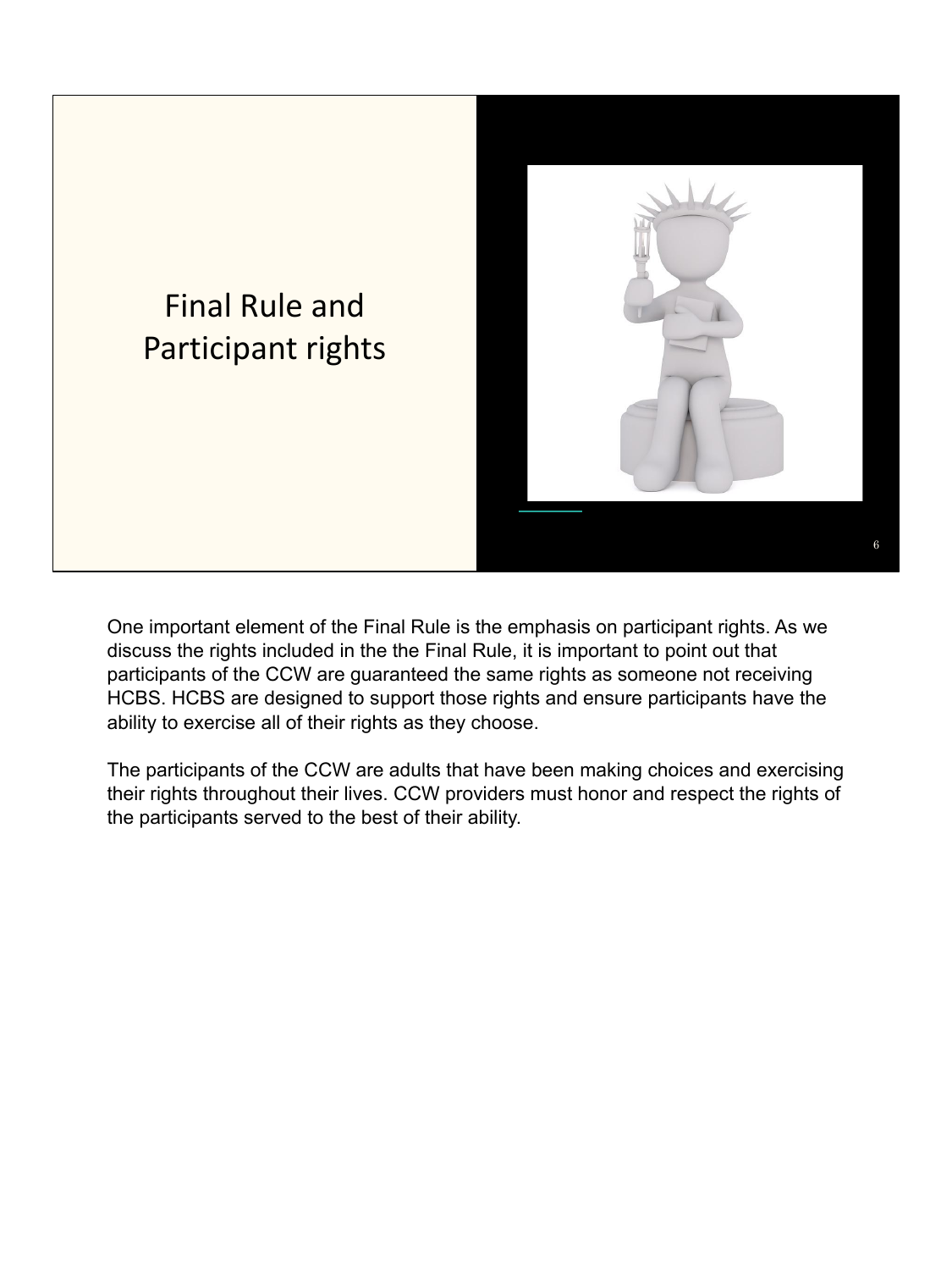#### HCBS Final Rule: Participant Rights

- Requires individuals to have decision making authority over:
	- $\circ$  The services and supports they receive
	- Who delivers the services
	- How their needs are met
	- $\circ$  Their personal property and money
	- Their living arrangements, space, and visitors

The Final Rule includes added emphasis on a participant's right to choice. This includes the choice and decision making authority over:

- The services and supports they will receive
- Who delivers their services
- How their needs are met
- Control over their personal property and money
- Where the they live, with who they live, and who visits them

Participants must be supported in exercising their rights during waiver services, they are not privileges or things to be earned. Providers cannot request or require a participant to waive any of their rights as a condition of receiving services. Retaliation of a participant for exercising their rights is strictly prohibited and may result in adverse action.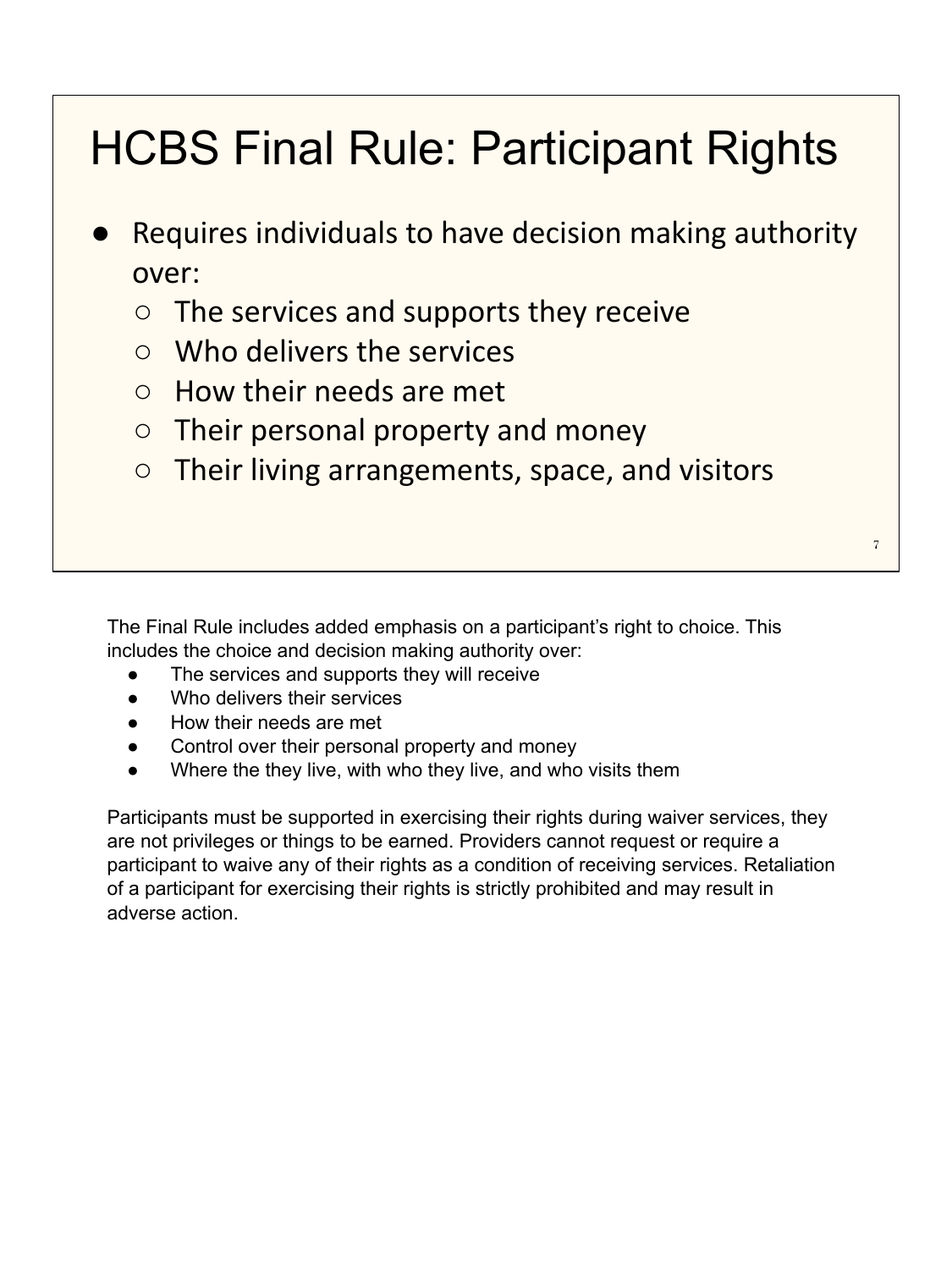#### Participant Rights: Provider Responsibilities

- Policies and procedure should include how participant rights will be ensured and protected
- Protecting participant health and safety requires incident reporting, both to the Division and internally
- Policies for addressing Participant health and safety concerns should include an escalation to the plan of care team when necessary

In order to demonstrate compliance with the Final Rule and the CCW agreement, providers will be required to outline their business practice and standards in their Policies and Procedures. CCW provider policy and procedures, in addition to describing their standard service delivery practices, must not impose restriction to any participant right. Provider policy and procedures must protect participant rights to the extent possible. It should be clear when reviewing the policies and procedures what safeguards are in place to ensure participants rights are protected and maximized to the extent possible.

8

Provider policies and procedures should also capture how the provider will protect the health and safety of participants receiving services. The approved CCW agreement has specific critical incident reporting criteria, that every provider report all participant involved incidents of:

- Physical, Verbal, Emotional and sexual abuse
- **Intimidation**
- Self-neglect, neglect by a service provider, and neglect by a family member or natural support
- **Financial exploitation**
- Sexual exploitation
- Prescription drug theft
- **Diversion**
- Other material exploitation
- Unexpected deaths
- Use of restraints, and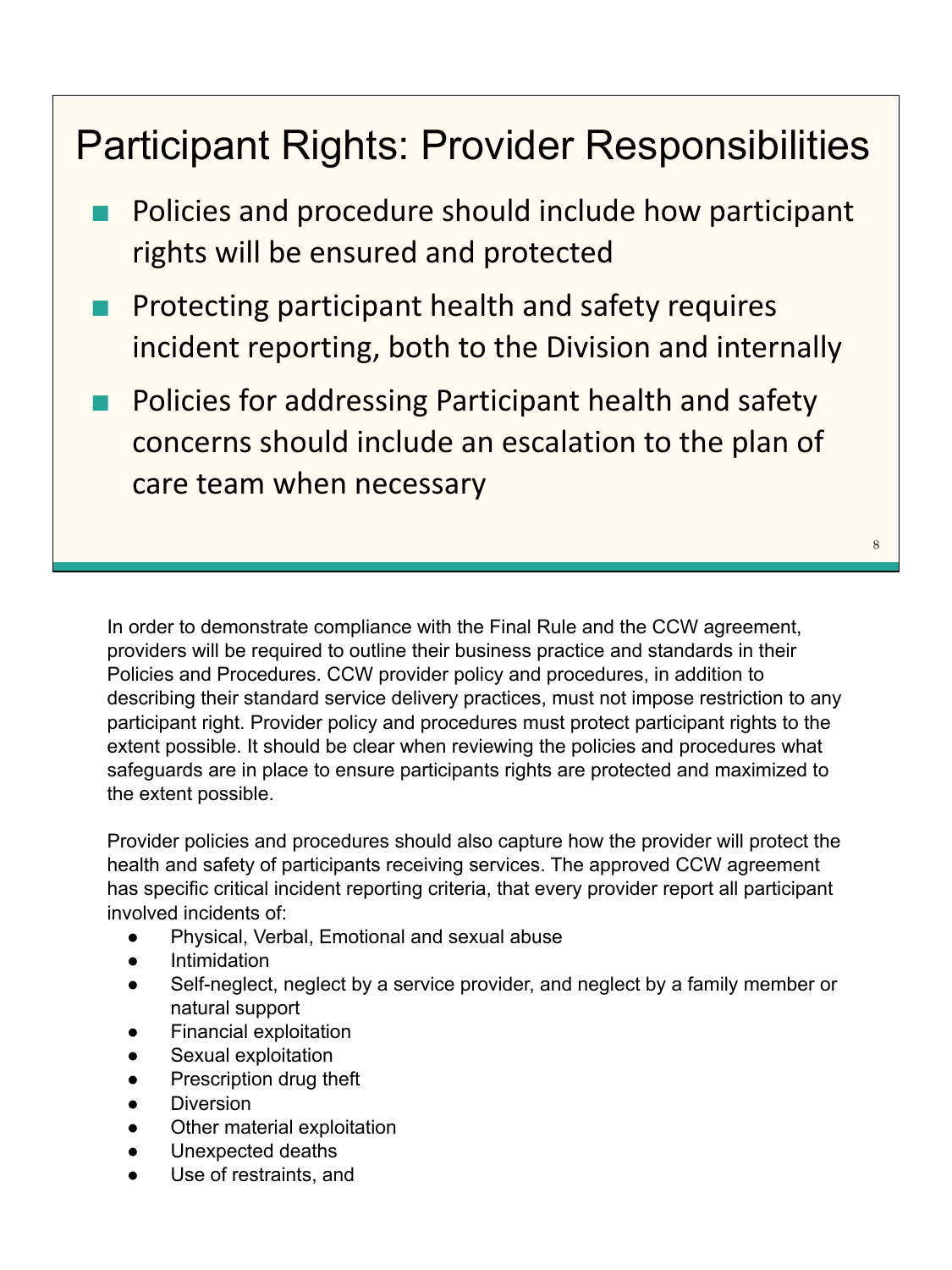● Unauthorized use of restrictive interventions

As a best practice, providers may implement an internal incident reporting policy and procedure to ensure participant incidents are reported regardless of whether or not it is required to be reported to the Division. Internal incident reporting policies and procedures should include what information is required to be included in the report, what additional actions occur as a result of the incident, and how notifications are provided to case managers or other providers. Internal incident report data can be utilized to identify health and safety risks for participants. By including a regular review of the internal incident report data, providers will be able to identify trends that may be affecting a participant's health and safety, as well as satisfaction with their services. The internal incident reporting policy and procedure may also include how health and safety concerns are addressed - starting with the participant. Participants should be included in their care as much as possible, this includes when providers have concerns for their health and safety. Including the process for escalating health and safety concerns to the attention of the plan of care team is a valuable piece in addressing participant Health and safety concerns.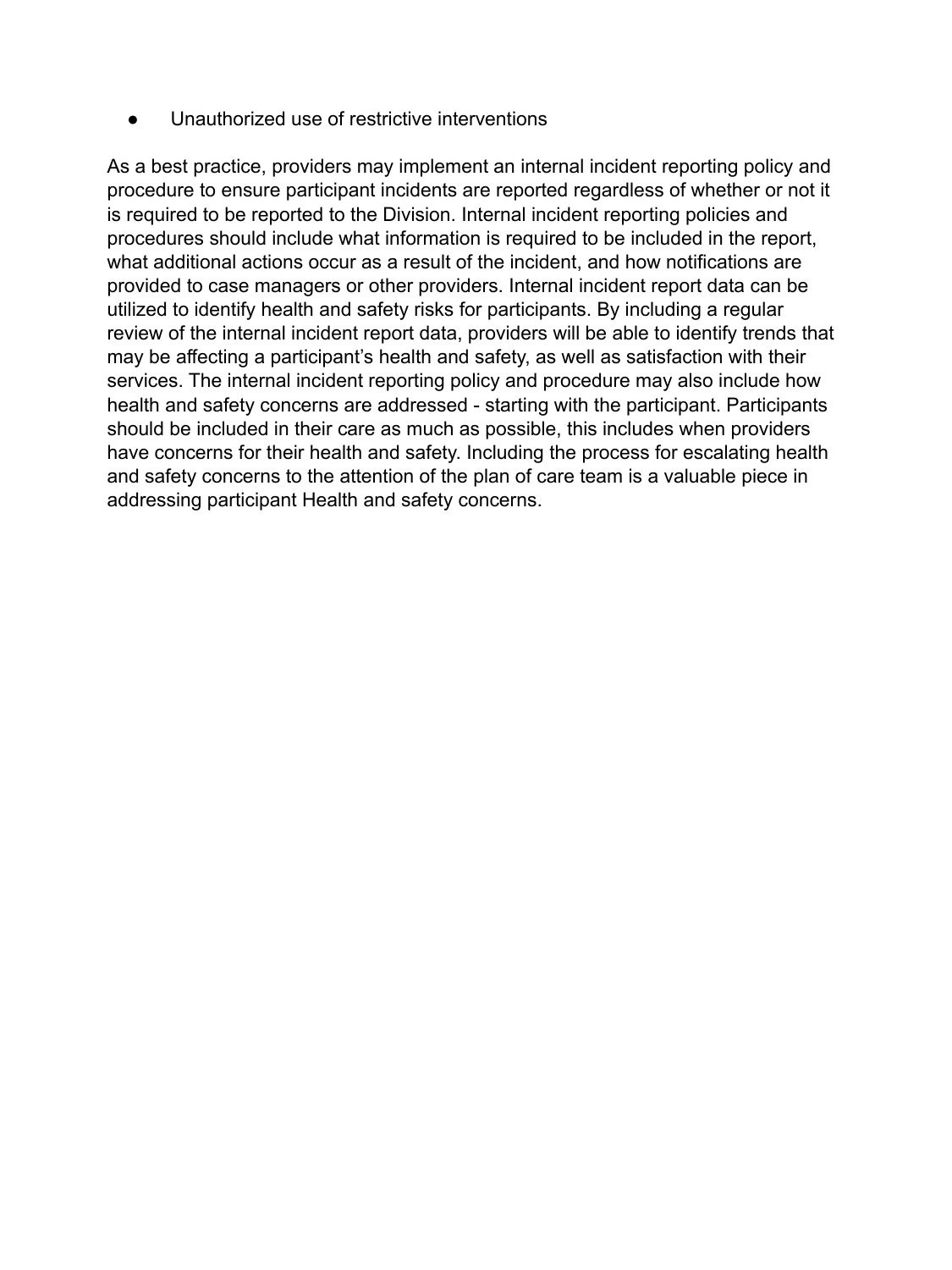

Service Characteristics Established in the Final

9

The Final Rule provides information about how services are intended to support a participant's needs. The array of services available to participants of the waiver are unique and should be tailored to meet the needs the participant identifies during the person-centered planning process. Providers should familiarize themselves not only with the characteristics outlined in the Final Rule, but also the CCW Service index available on the [Service Definitions and Rates page](https://health.wyo.gov/healthcarefin/hcbs/servicesandrates/) of the Division's website to have a well rounded understanding of how HCBS may vary from other services offered through the Medicaid state plan, Medicare, or other programs.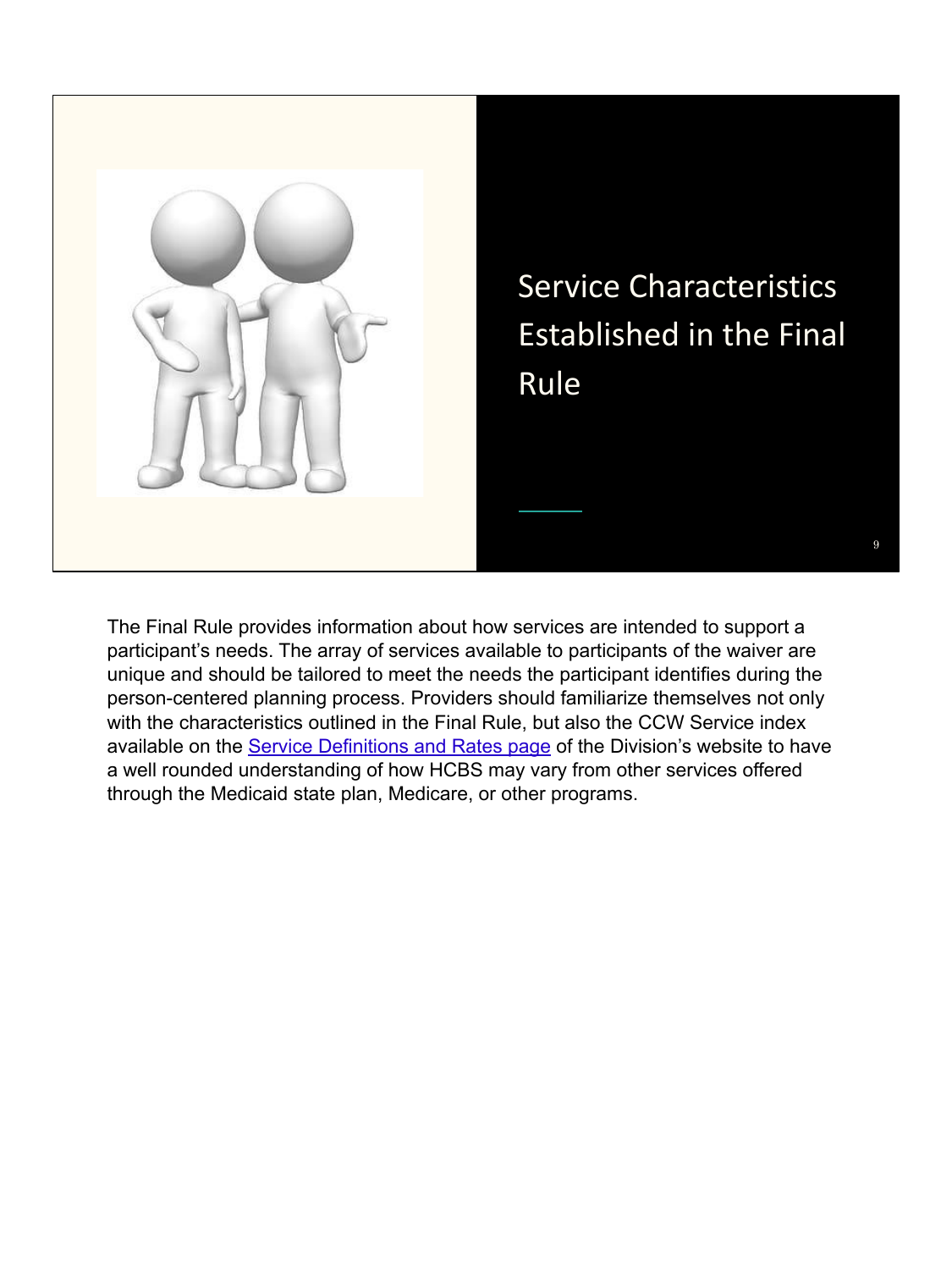#### HCBS Final Rule: Services

- Delivered in a manner that supports access to and integration in the community
- Do not serve to isolate the participant from others within the community
- Promote independence in choice of daily activities and autonomy
- Honors the individual's privacy, dignity, and respect

The Final Rule establishes how services should look in order to qualify as truly home and community based. Please note that the HCBS Final Rule has specific requirements, and that Division manuals, policies, procedures, and technical assistance are aimed at further defining and clarifying how those requirements are met for the CCW. Documents such as the Service Index provide important information related to the scope and limitations of services.

The HCBS Final Rule discusses common features of HCBS. As we have discussed and will discuss further, the goal of HCBS is to support individuals living in their homes and communities. To this end, services must be delivered in a manner that supports both access to and involvement in the community. Providers are expected to support participants in pursuing this goal. Similarly, services must not serve to isolate participants from others or from the broader community, including individuals not receiving HCBS. While it may be convenient to support participants in socializing only with each other, such actions may serve to isolate participants from the community.

Additionally, services and supports should promote participant independence, choice, and autonomy. CCW participants can make their own decisions, and the supports offered through CCW should promote individuals in exercising these rights.

Of course, every service should be delivered in a way that honors the individual's privacy and dignity, and the provider should always treat the participant with respect.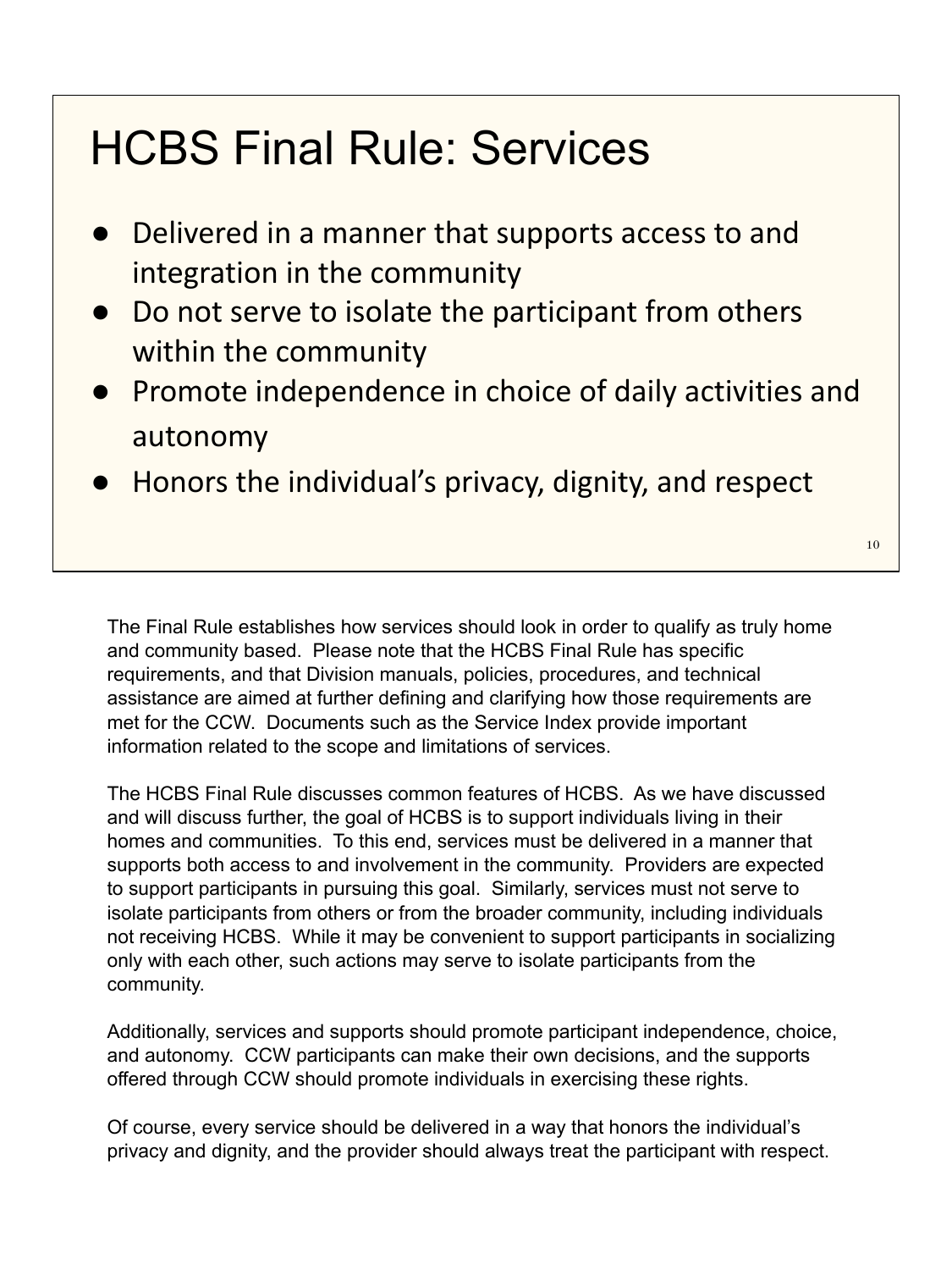#### Service Delivery: Provider Responsibilities

- Describe and share standard operating procedures for service delivery
- Identify roles and responsibilities of the participant and provider
- **Establish accountability and boundaries for service** delivery

As we discussed earlier in this training, services provided in HCBS settings must support participants' access to the community, honor choice, and promote independence. But what does that look like in practice? For some providers, who offer transportation, this may be as simple as working with participants to schedule when and where they need or want to go on a weekly or monthly basis. Again, we ask, what does this look like in practice? How does a provider communicate their abilities and expectations to participants or other community members?

HCBS providers who create and educate on their written policies and procedures will be able to describe and share their standard procedures as necessary. Considering the transportation providers who create a monthly schedule for participants, their policy and procedure may include what type of transportation is available, during what hours, how much advance notice is required, how to cancel a scheduled transportation, who to contact about scheduling, and other provider specific requirements for the transportation service they offer.

Policies and procedures should protect both the provider and participant from unwanted outcomes and help to promote a positive relationship. When policies and procedures are provided during the development of the plan of care, the scope of the person-centered service can be identified and included in the plan. The plan of care identifies the scope and frequency of the service that is specifically delivered to the participant. A provider who has written policies and procedures may be able to identify and resolve conflicts before they happen.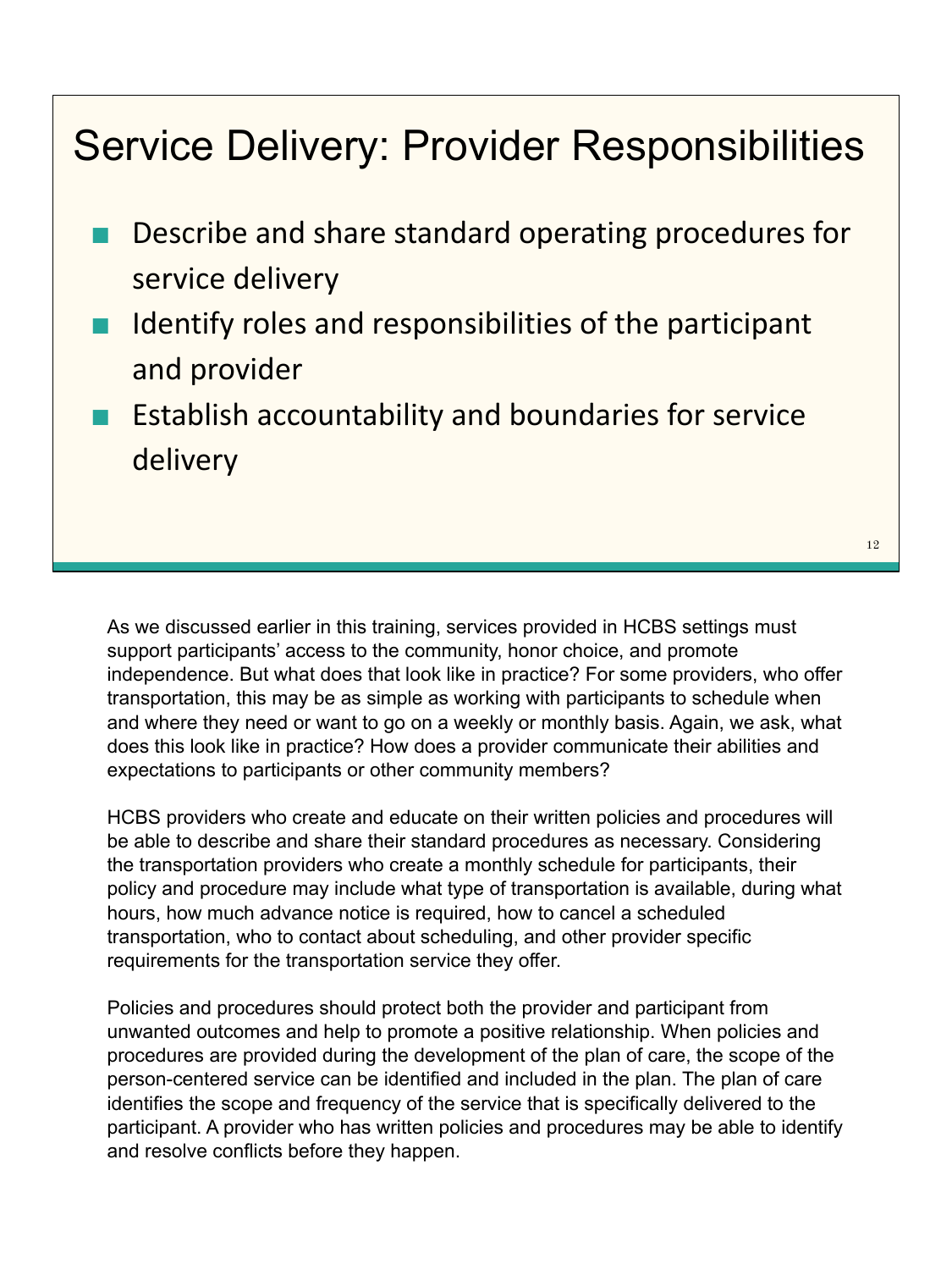Policies and procedures should also provide accountability and identify the roles and responsibilities of the provider and participant when it comes to the service provision. By identifying the policy and procedure a provider operates within, providers are clearly establishing the boundaries of which their services are available. Participants should be given the options to review provider policies and procedures as part of the intake process. If the policy and procedure contain information that does not support the participant's specific needs, it may be necessary for the participant to find a provider with policies and procedures that accommodate their service needs.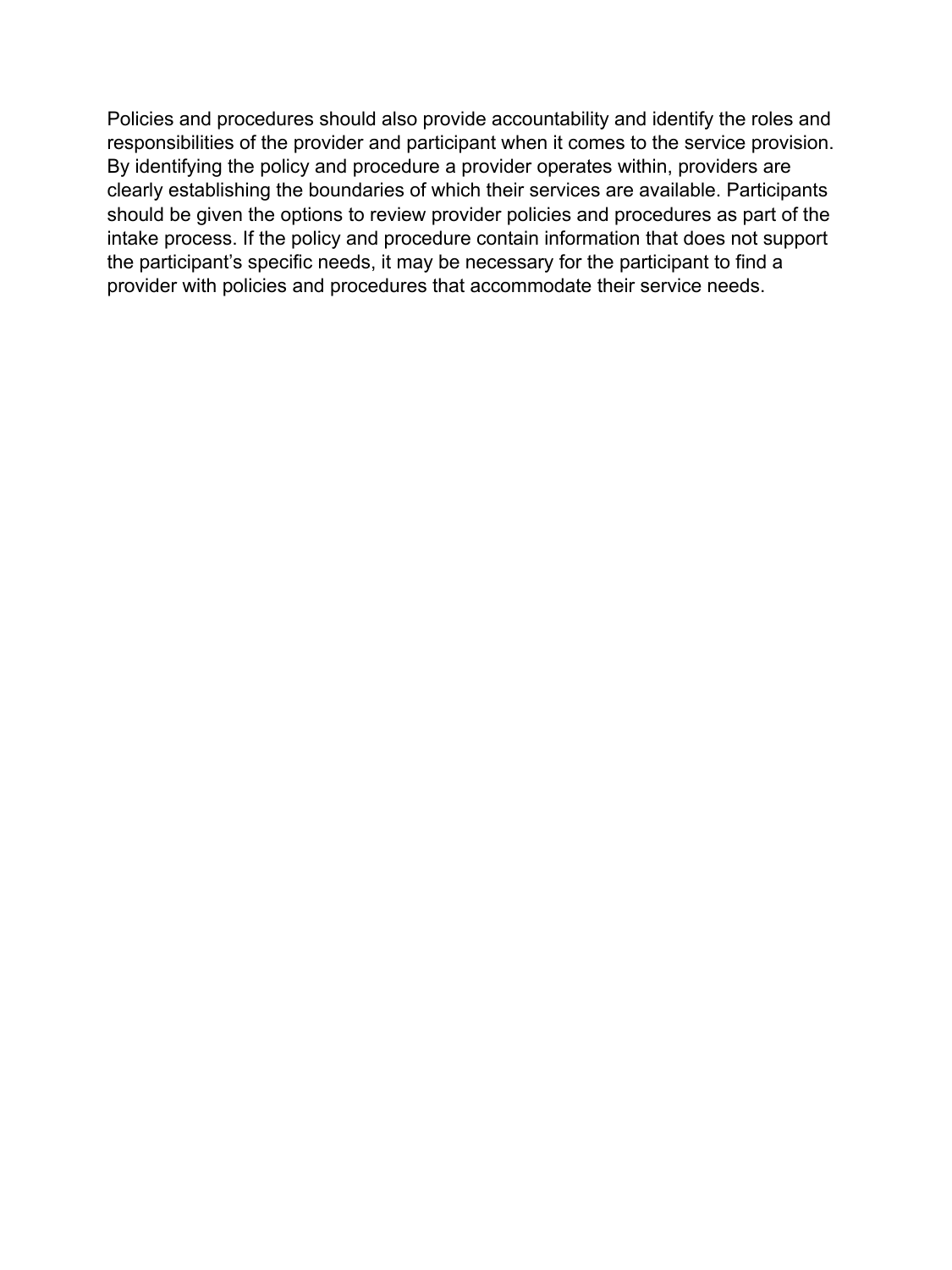

Now that we have discussed how participants are supported through exercising their rights and service delivery, let's jump into where the services are able to be delivered.

As we briefly touched on earlier, the purpose of HCBS Waivers is to provide individuals with supports and services that they need to live in their homes and communities. Participants of the CCW have a nursing facility level of care assessed needs. Where does a person receive nursing facility level of care in their home and community, if not in a nursing facility?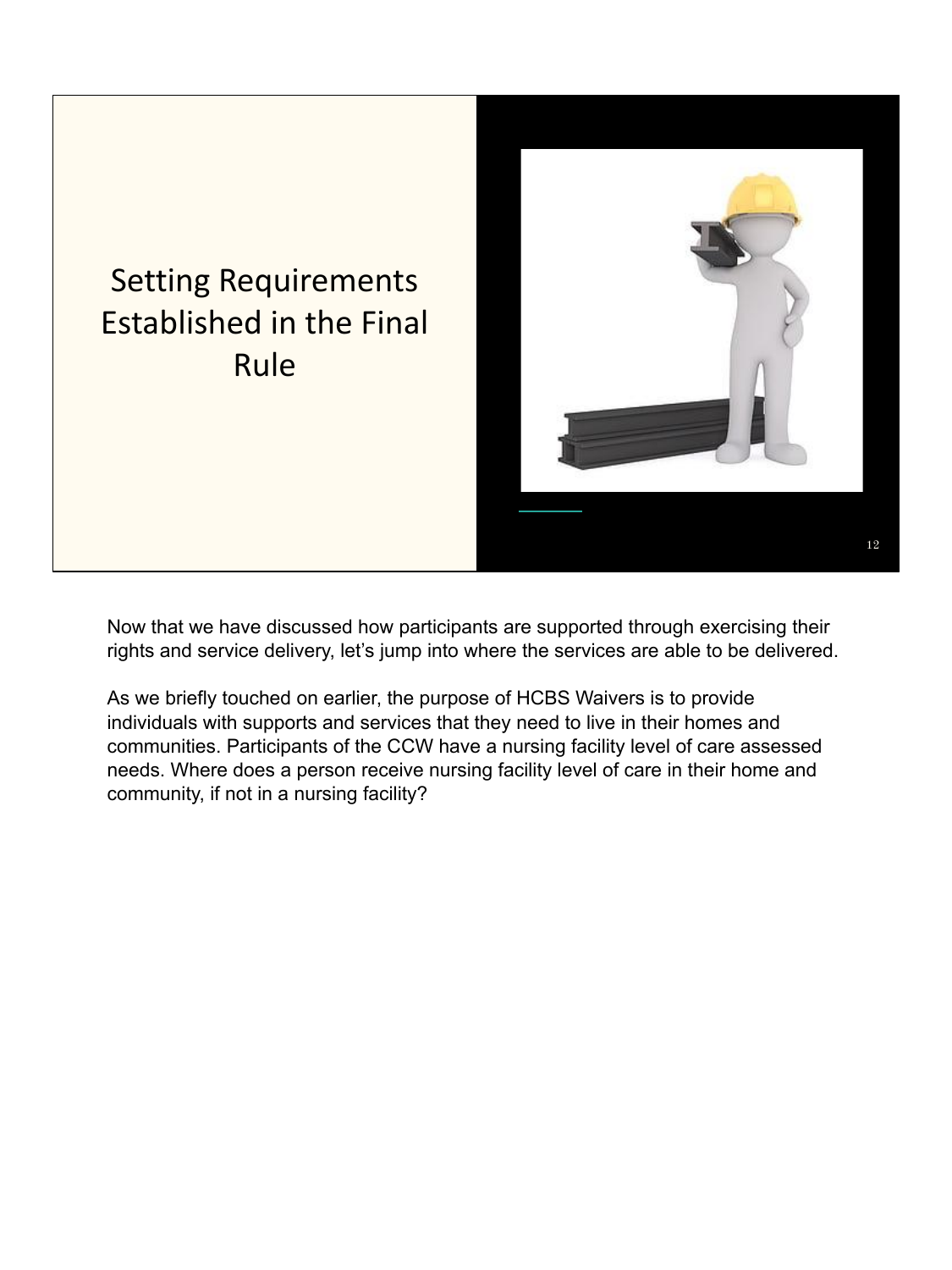#### HCBS Final Rule: Settings

- HCBS Settings do not all look the same
	- Different depending on location, service, and participant needs/desires
- All HCSB settings do have some things in common:
	- Supports full access to the greater community
	- $\circ$  Selected by the participant, and facilitates choice
	- Ensures participant rights and promotes independence and autonomy and the state of the state of the state of the state of the state of the state of the

The locations where HCBS are delivered are referred to as "service settings." As the goal of HCBS is to be delivered in the home and community, service settings may look different depending on the type of service, the participant, or the community.

But does that mean that any place, any time, is an HCBS setting? No. The Final Rule helped to define an HCBS setting by the nature and quality of individuals' experiences.

The final rule requires that all HCBS settings are:

- Integrated in and supports full access to the greater community
- Selected by the participant from other non-disability specific options
- Ensures the right to privacy, dignity and respect, and freedom from coercion and restraint
- Promotes independence in choice of daily activities and optimizing autonomy in making life choices
- Facilitates choice regarding services and who provides them

CMS clarified through the Final Settings rule that requirements apply to ALL HCBS delivery options, not just residential services (like ALFs). However, it might also be useful to demonstrate what is not an HCBS setting.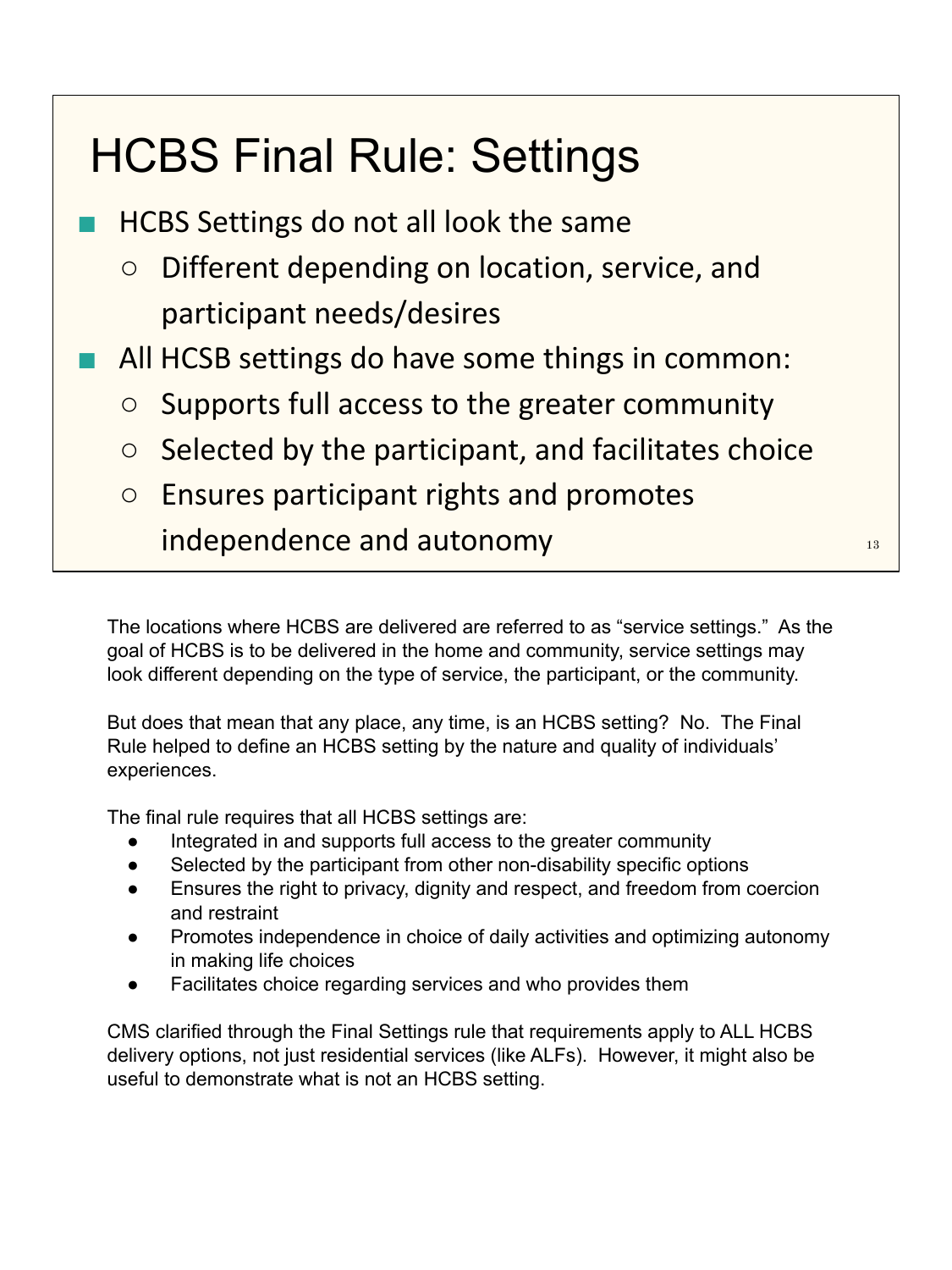#### What is not HCBS setting?

- Facility that provides in-patient treatment
- A location on the grounds of or adjacent to a public institution
- A location that isolates waiver participants from the broader community

14

Even though CMS has moved away from defining "what is not an HCBS setting," it is still important for us to address the exceptions granted to Wyoming when it comes to HCBS settings.

The final settings rule identifies other settings that are presumed to have institutional qualities, and do not meet the threshold for Medicaid HCBS. These settings include those in a publicly or privately owned facility that provides inpatient treatment; on the grounds of, or immediately adjacent to, a public institution; or that have the effect of isolating individuals receiving Medicaid-funded HCBS from the broader community of individuals not receiving Medicaid-funded HCBS.These excluded settings include nursing facilities, institutions for mental disease, intermediate care facilities for individuals with intellectual disabilities, and hospital where other Medicaid funding authorities support services provided in these institutional settings.

Included in the approved waiver agreement is respite service delivered in a nursing home. This exception was granted to accommodate the ruralness of Wyoming and to offer an alternative for respite in a participant's home or assisted living facility (ALF). No additional CCW services are eligible to be compensated in a nursing facility. Additionally, ALF locations attached to a nursing facility fall under heightened scrutiny and may be required to demonstrate that the setting is home and community-based and does not have the qualities of an institution.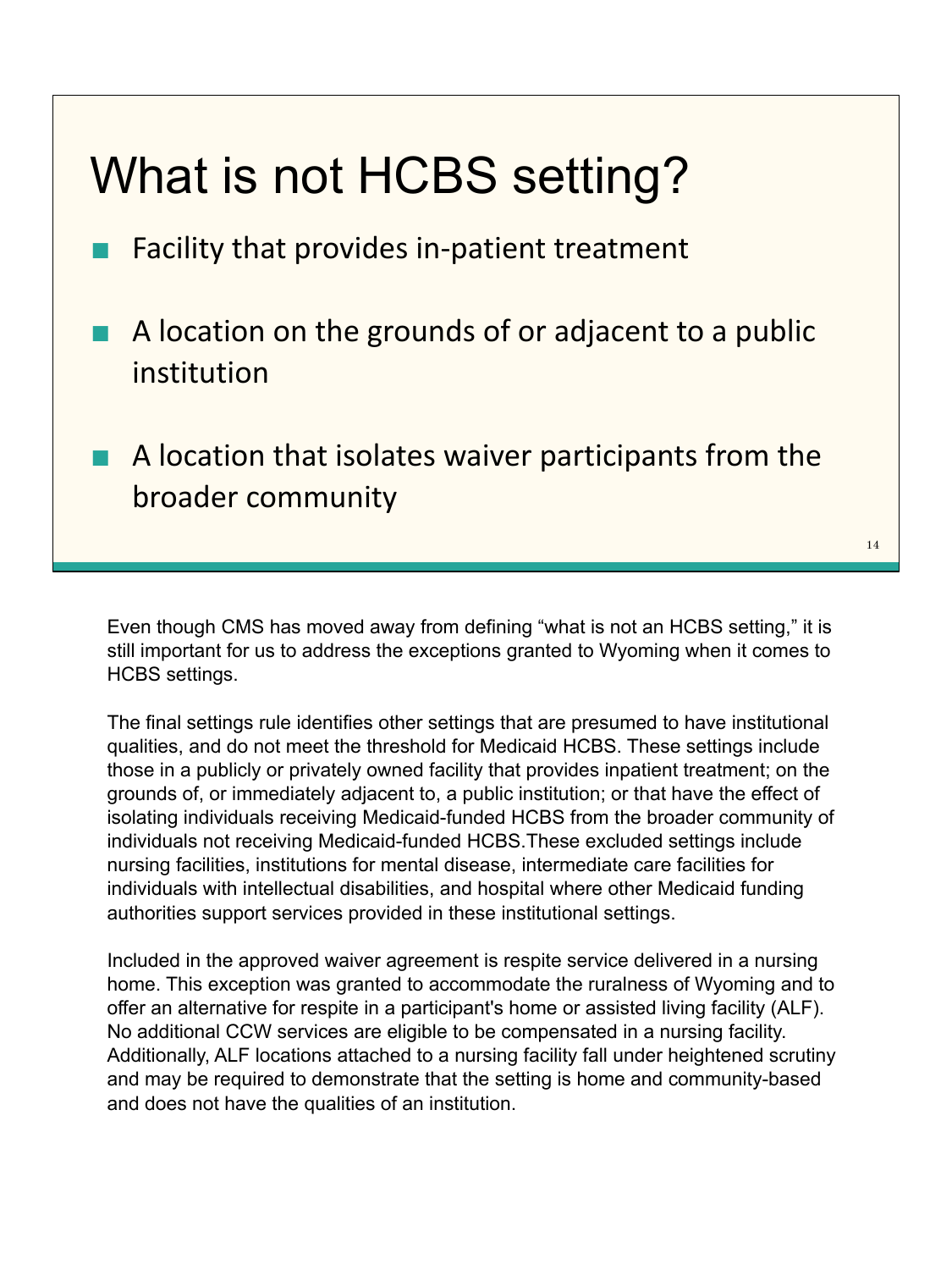

Now that we have discussed what an HCBS setting is, let's look at the two types of locations where HCBS are provided: provider controlled and participant controlled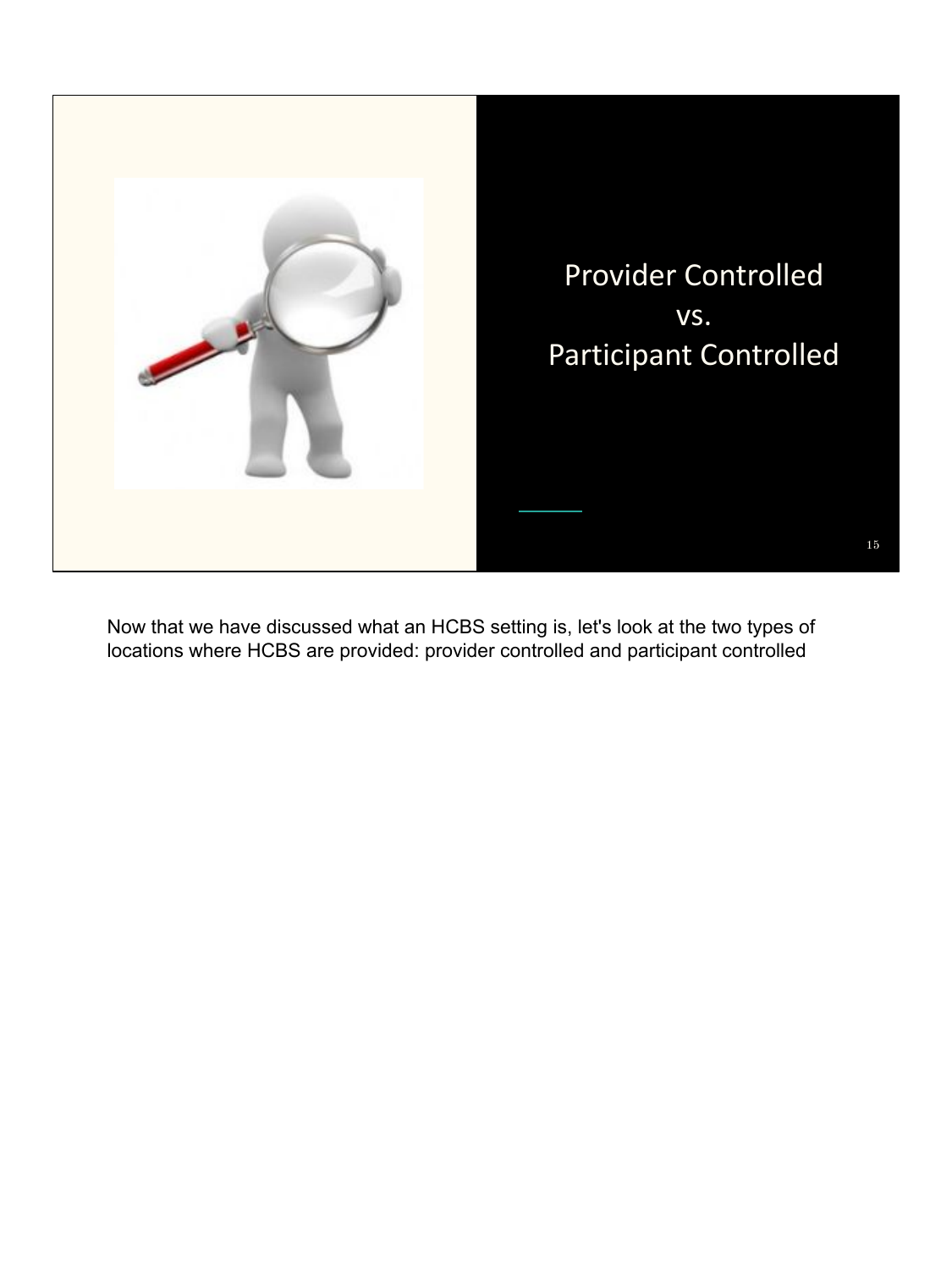## What is provider controlled?

Provider owns or co-owns the setting outright

Provider is the leaseholder of the setting

Provider has a financial relationship with the property owner that authorizes special rights to how the setting functions and who is allowed to use the setting

16

Provider controlled settings can be described as a location where HCBS services are provided, in which the provider of those services is the owner, leaseholder, or has rights to the setting based on their relationship to the property owner. While Wyoming Division of Aging's Licensure and Surveys take care of certifying ALF and Adult Day Service (ADS) sites, it is important for providers who control the service settings to understand the requirements of HCBS. Providers who deliver services in such settings are responsible for meeting specific requirements due to the level of control the provider has over these settings.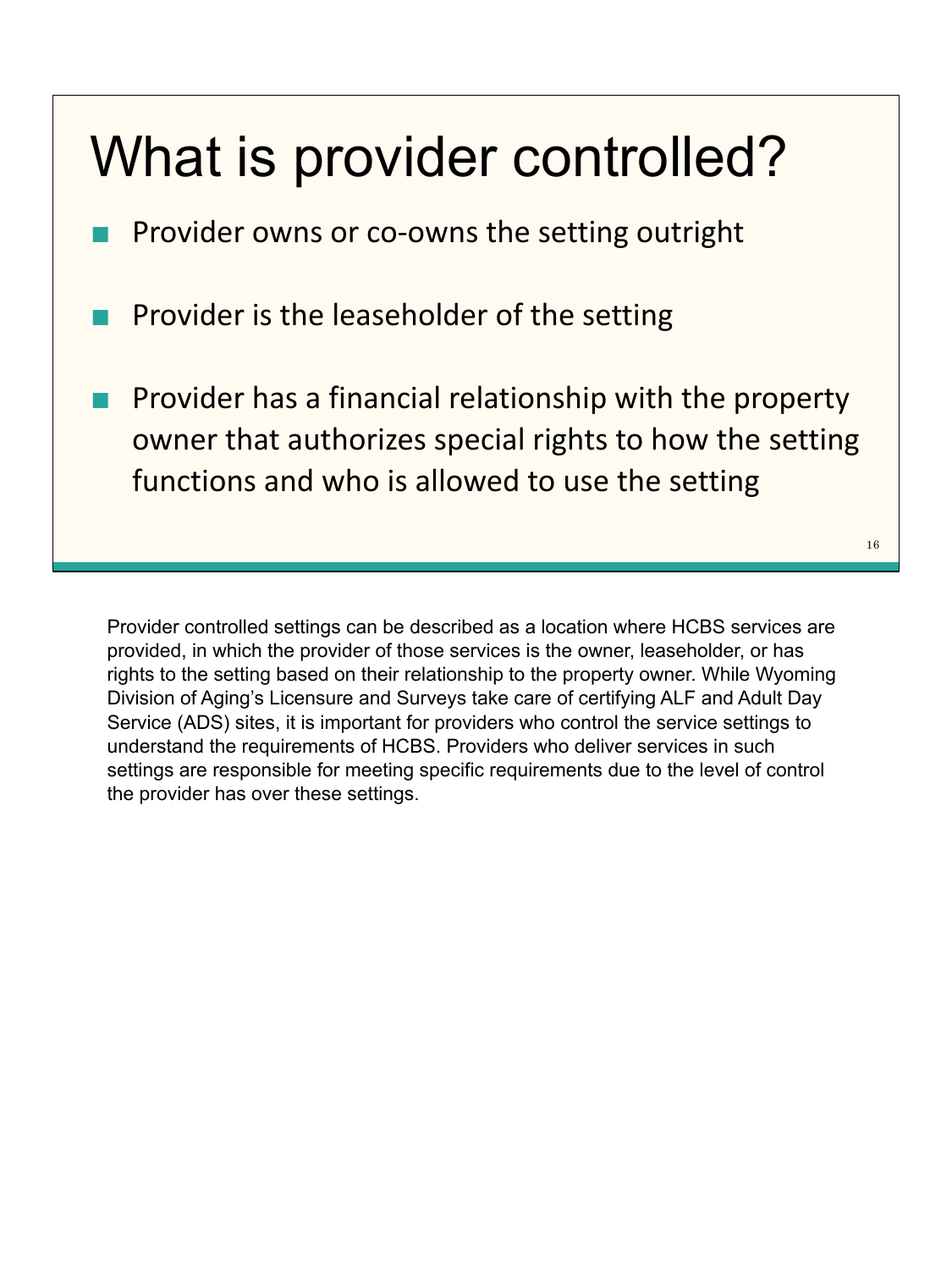#### Provider Controlled Requirements

- Lease or Residential agreement that affords the same protections under state landlord-tenant laws
- Guarantee privacy including lockable doors, choice in roommates, and freedom to furnish/decorate
- Honor control of personal schedule, including when and what to eat
- Allow visitors of choice, any time
- Be physically accessible

17

The Final Settings Rule requires provider controlled settings where residential services are provided must:

- Have a lease or residential agreement that allows the same responsibilities and protections from eviction as all tenants under landlord tenant law of the state, as established under W.S. 1-21-1201 through -1211, the county, and the city where the service setting is located.
- Guarantee privacy in participant units, including lockable doors with only appropriate staff having keys, choice in roommates, and the freedom to furnish or decorate the unit
- Honor participant's control of personal schedule, including when and what to eat
- Allow visitors of choice at anytime
- Be physically accessible to the participant

The intent of the HCBS final rule is to ensure that participants of HCBS are offered the same freedoms and rights that would be otherwise available to them outside of HCBS. CCW participants are adults and should be provided the same respect and dignity that all Wyoming citizens are afforded, regardless of their additional needs supported by the waiver.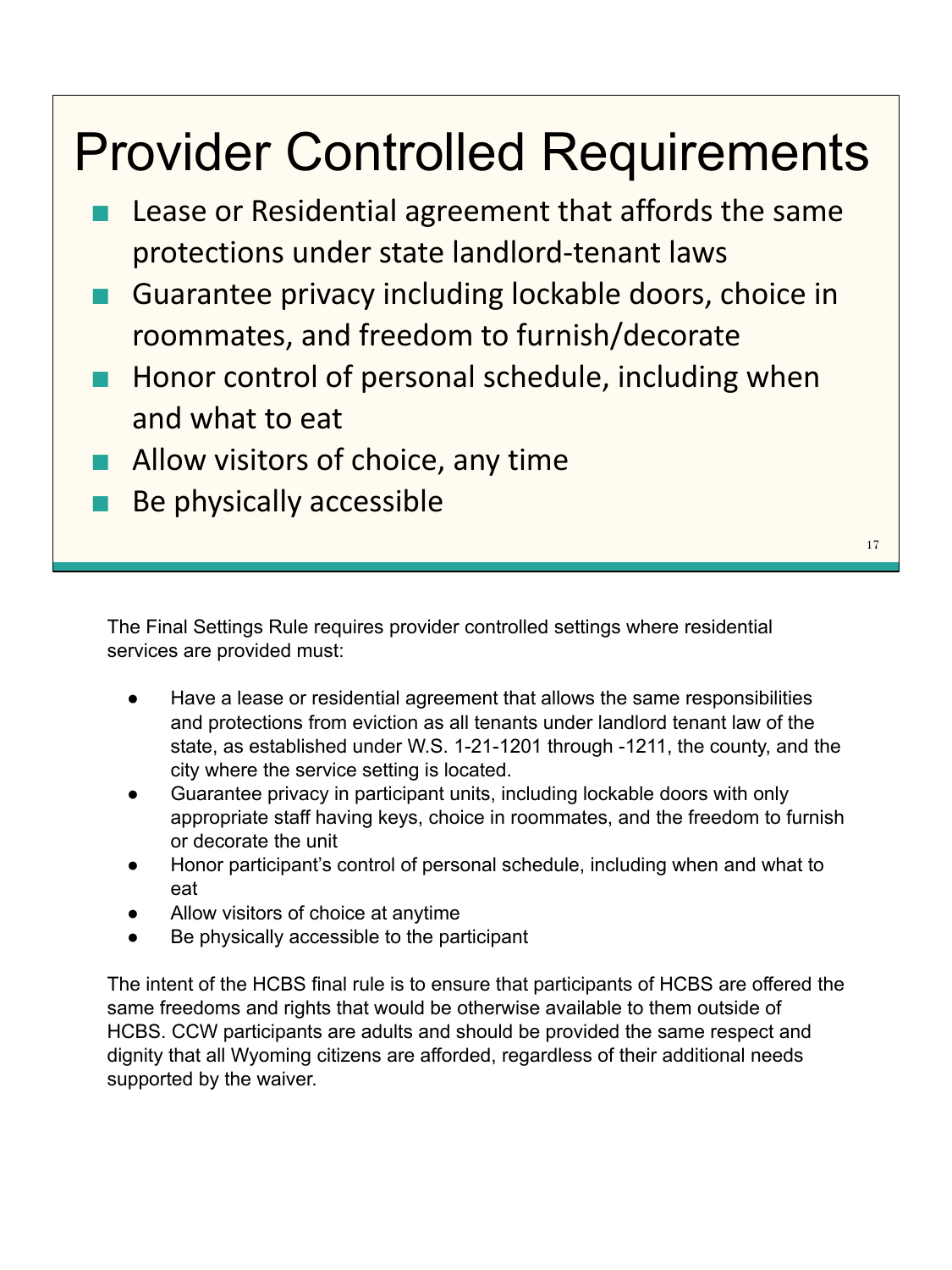## Provider Controlled Scenarios

- ADS and ALF settings are certified by Aging, but must also meet the HCBS Final Rule
- ALF providers are required to demonstrate many of the Final Rule requirements through policies and procedures
- Policies and procedures must not restrict participant rights

To illustrate a provider controlled setting, let's consider:

Both ADS and ALF services are typically provided in locations that are owned or controlled by a provider. Both services locations must be inspected, certified by Licensure and Surveys, as well as meet the Final Rule. ALFs must also meet the residential requirements of the Final Rule. Home Health agencies typically provide services in participant controlled settings, even within an ALF- unless they are contracted to provide services on behalf of the provider. A contracted home health agency providing services within the facility would be considered an extension of the ALF staff. If a Home Health Agency provider is a property owner, leasing to a participant whom they serve, the circumstances will change.

HCBS Final Rule requires ALF providers to have a lease agreement in place that offers the same protections that someone not receiving HCBS would have from eviction and termination. The lease agreement is oftentimes a separate agreement from the services agreement. The services provided to waiver participants are subject to the waiver definition and considered paid in full, additional services addressing items of comfort or convenience may be agreed upon between the provider and participant and documented through signed agreements.

In addition to Final Rule requirements, providers who provide residential services in settings they control must have policies and procedures in place identifying how the rights guaranteed by the Final Rule are protected and exercised. These policies should include specific information about the participant's right to have visitors of their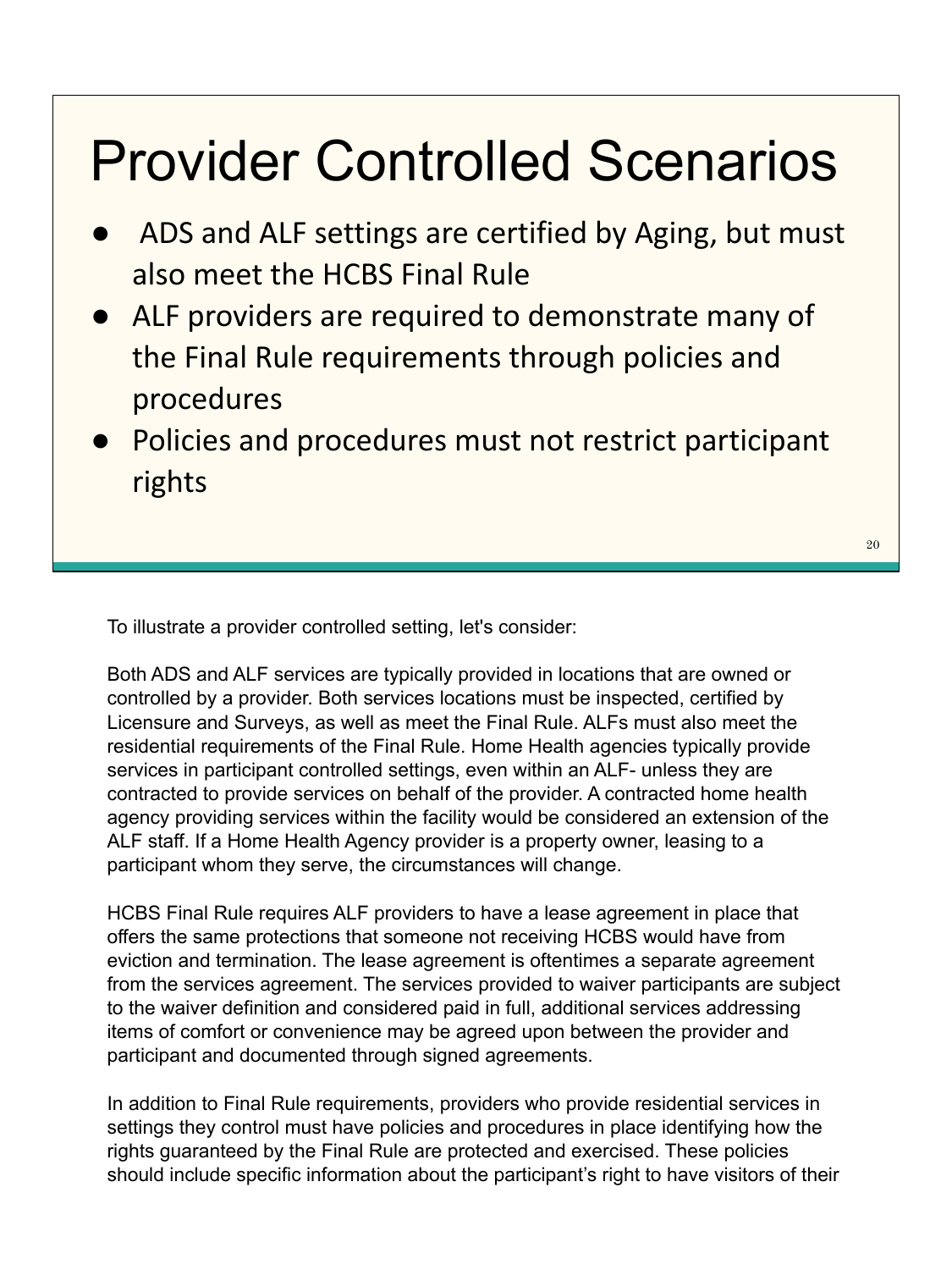choosing at any time and a participant's right to manage their own schedule. Some ALF policies and procedures may be created and implemented to provide guidance and regulation to residents, but policies that affect a participant's personal choices are considered overreach or a violation of a participant's rights. Dress codes and meal time restrictions, in particular, have frequently been addressed as inappropriate.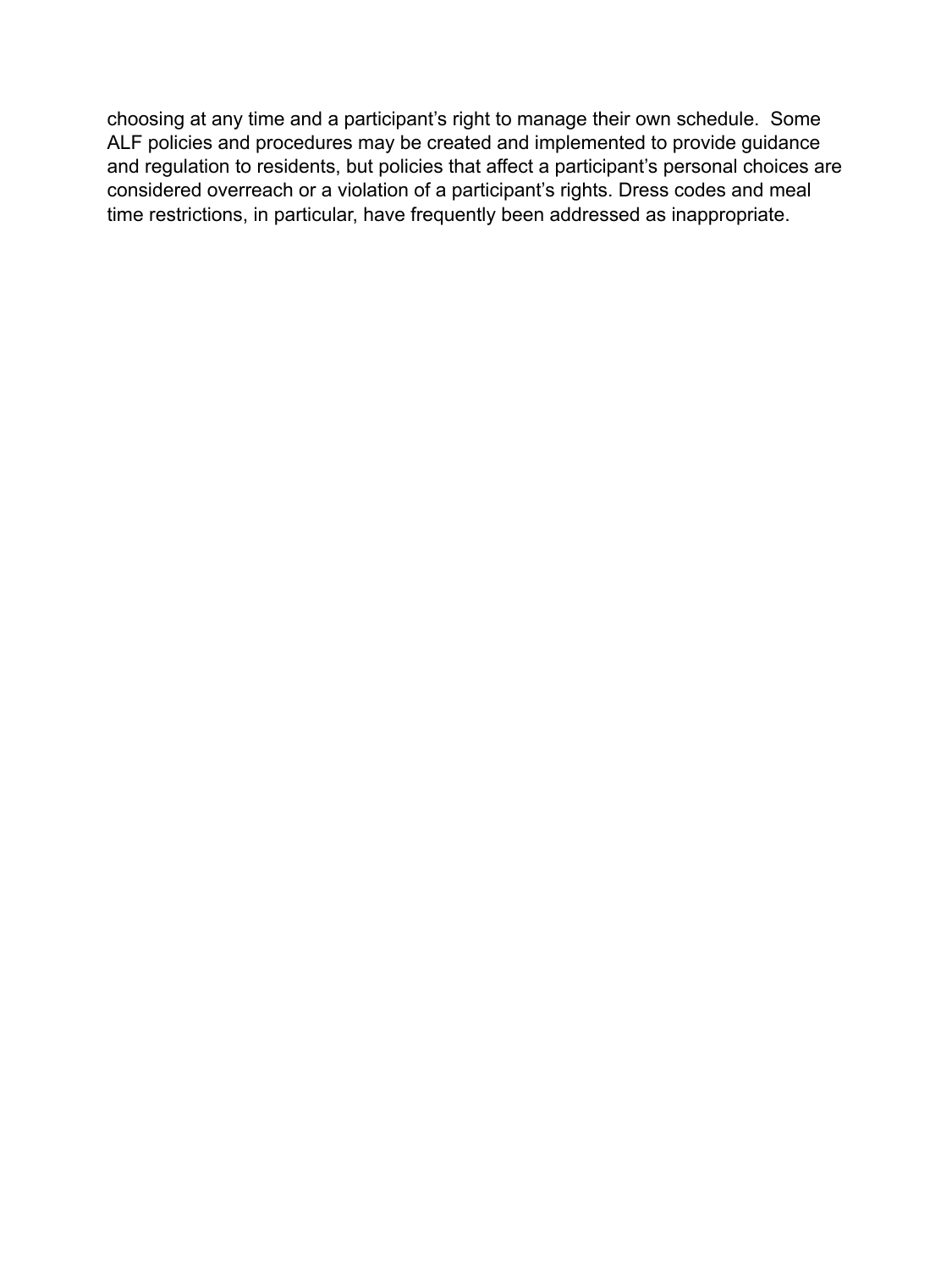The participant has chosen to receive services and invited someone into their home.



Participants of the CCW program typically receive services in their homes. The participant's home is considered a participant controlled setting. When delivering services in a participant controlled setting, it is important to remember that the participant has chosen to receive services and to invite someone into their home.

Imagine inviting a stranger into your home to assist with personal and private needs. How would you feel? Vulnerable? Uncomfortable? It's important for providers to remember they are guests in the home of the participant, and should be respectful and courteous of the setting, as much as the participant.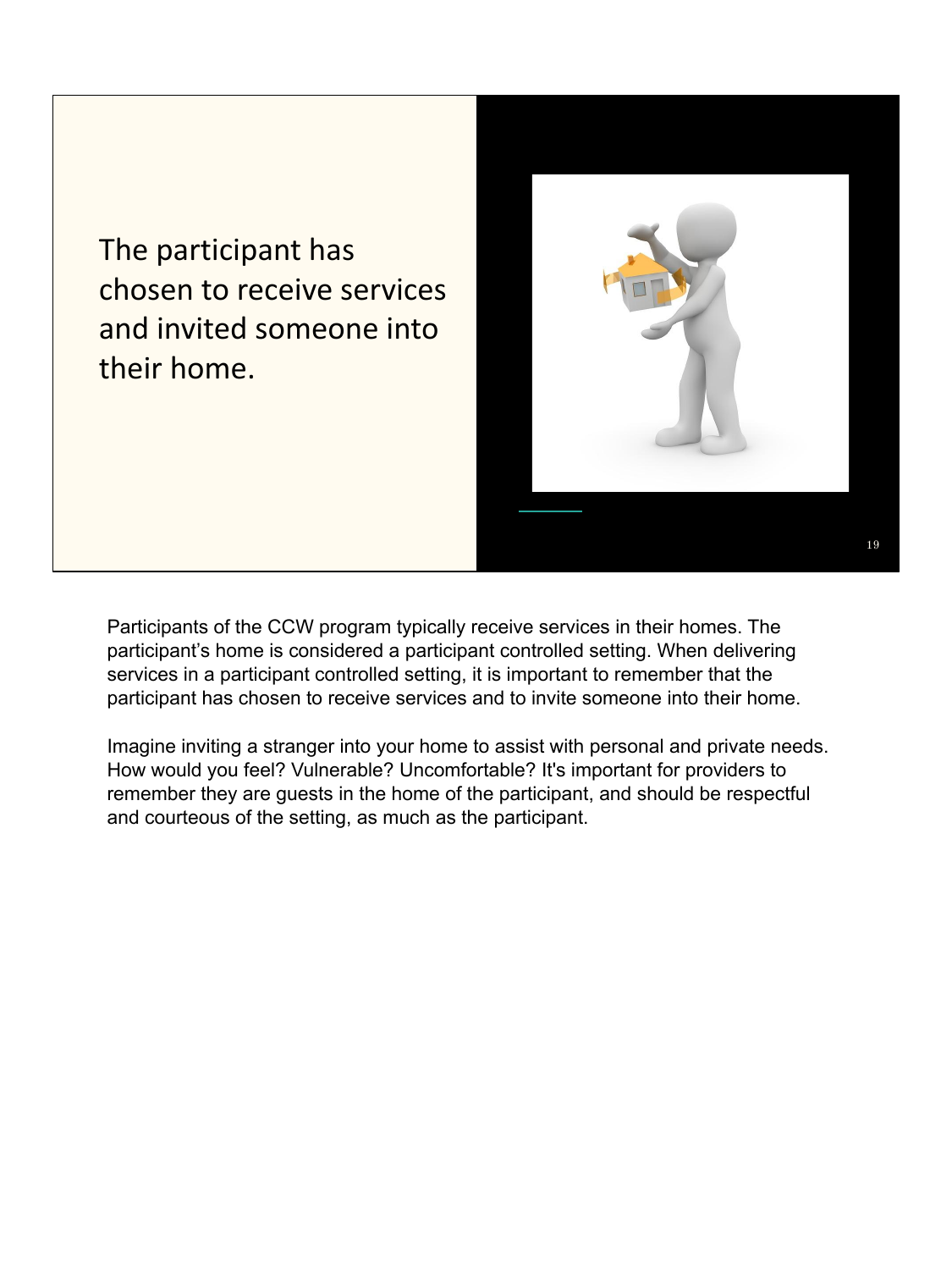

When HCBS are provided in participant controlled settings, including participant homes or homes belonging to the participant's family, it is expected that the settings are least restrictive in nature and conducive to the participant's care. Participant controlled settings are not under the authority of Medicaid; however, the services provided should promote the participant's independence, choice, and access to the community. HCBS service delivery should never be isolating or restrictive as it would be in conflict with the fundamentals of HCBS.

A provider should be aware and observant of the health and safety of the participant in their setting. This may require addressing immediate concerns with the participant while delivering services. If the provider and participant are unable to address the concern together and additional assistance or resources are needed, providers should document and report the concerns to the case manager and appropriate plan of care team members.

It is not the provider's responsibility to organize or rearrange the participant's setting without permission or request of the participant. Homes are typically decorated and arranged in a manner that is conducive to the resident's daily functions and tasks. The provider should observe and recognize the participant's autonomy in the setting and allow the participant to function without forced change to their routines. Just because it doesn't make sense to the provider, doesn't mean it needs to change.

It is important for providers to remain respectful of the participant's home and property. Providers should be cautious of the surroundings to ensure the setting is in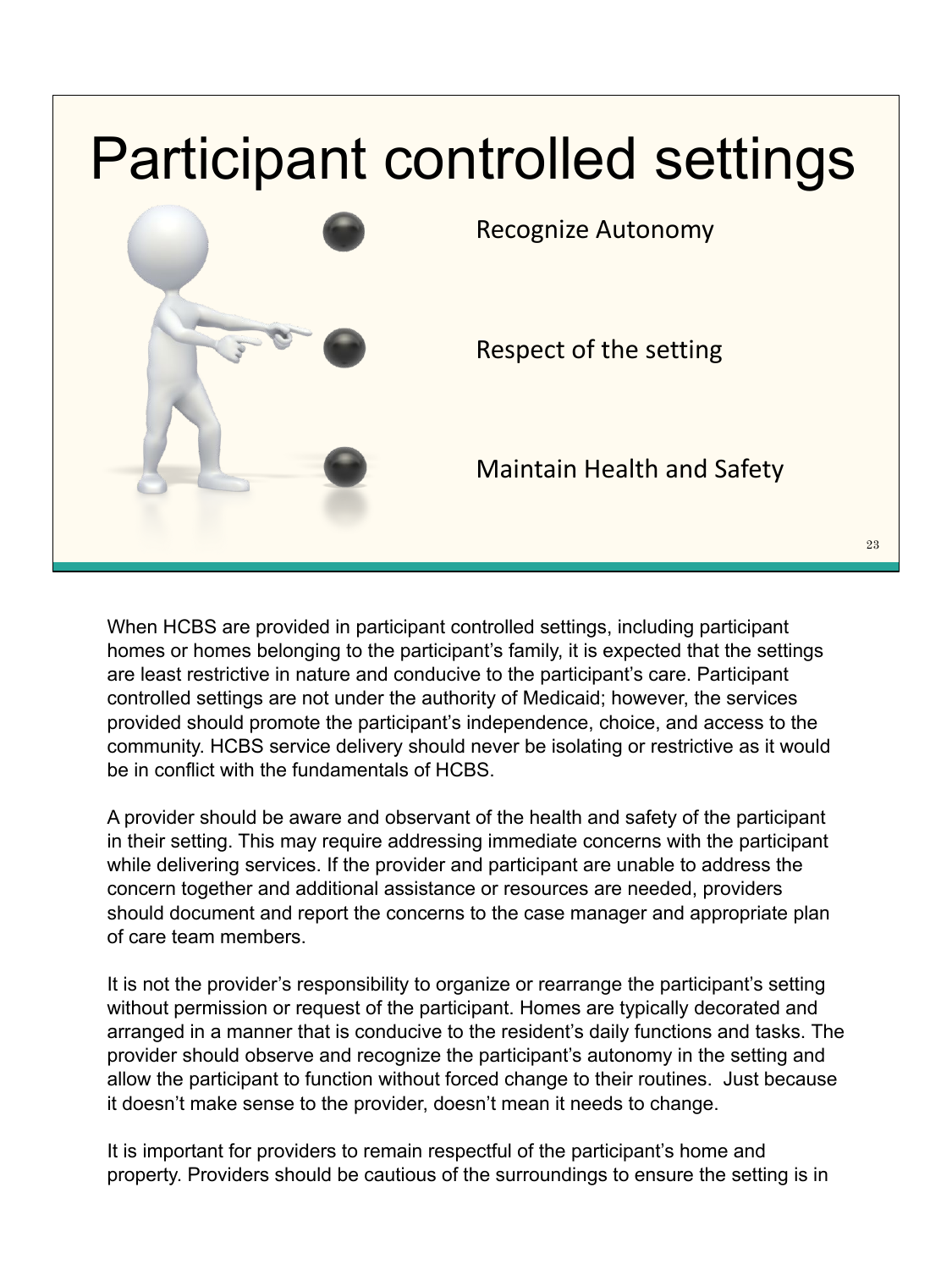the same condition (or better) than when services began. Providers should be mindful of the tasks and service they are there to perform, minimizing deviation from service delivery. To avoid confusion or difficult situations, it is best for providers to stay within the scope of support intended for the participant.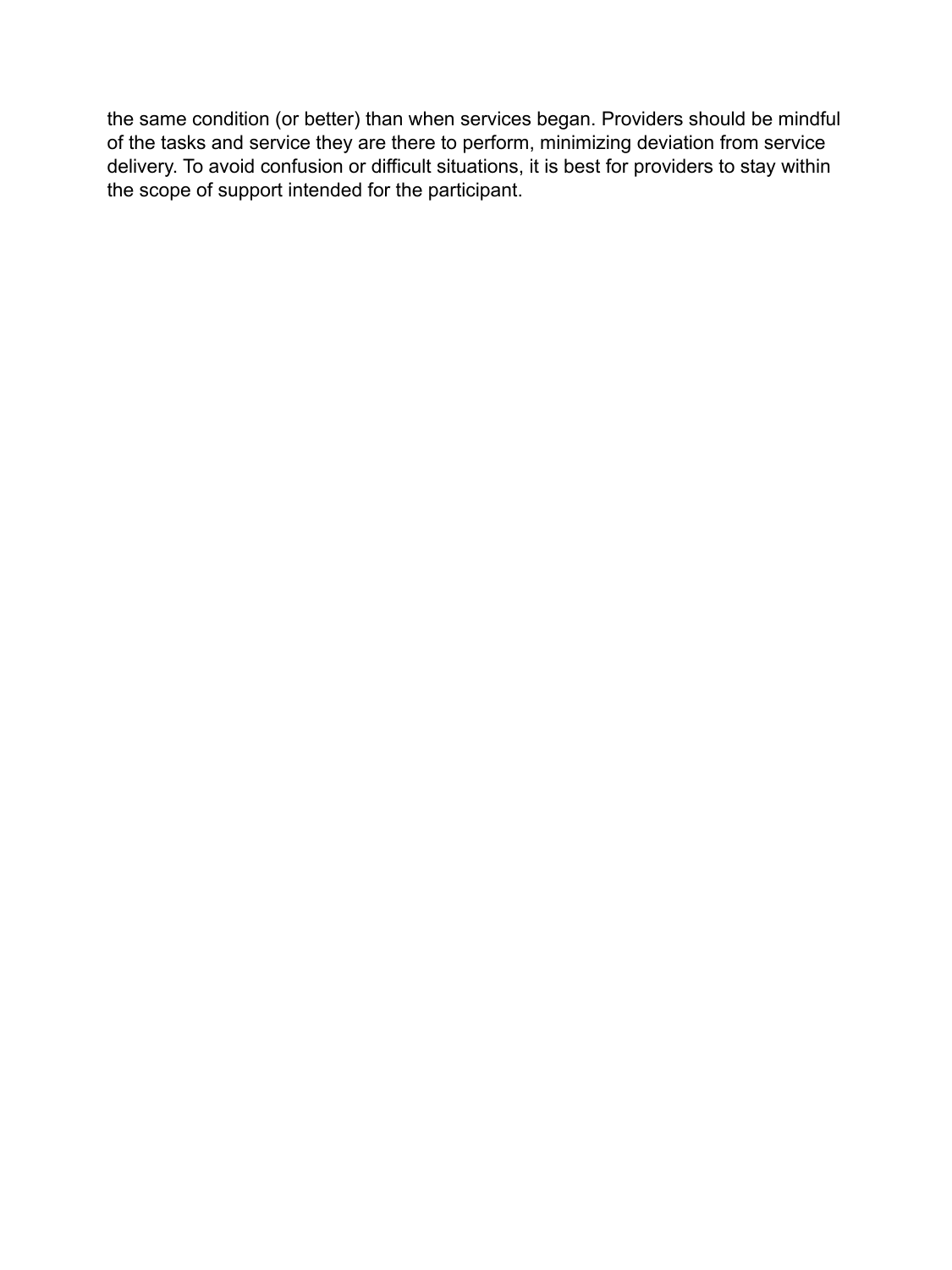## Participant Controlled Scenarios

- Participant-controlled locations most often refer to the participant's Home
- Home means their residence, which include their private unit in an ALF
- **Participant homes are not under the Authority of** Medicaid
- **Providers will need to work with participants to** address any and all Health and Safety concerns.

To illustrate a participant controlled setting, let's consider:

When services are provided in participant-controlled settings, only the services are subject to Medicaid authority. Meaning that Medicaid does not inspect or require inspections of participant homes. It is important that when we discuss a participant's home it is intended to mean their residence or the place where they live. As we briefly touched on in the provider-controlled section of this training, Home Health Agency services can be provided in a participant's residence which might be within an ALF. The lease or residential agreement with the ALF identifies the private space as the participant's. The ALF is responsible for the setting and the services included within their service agreement with the participant, both are subject to the Final Rule. Home Health services provided in the participant's unit are subject to Final Rule and the Home health agency would be responsible for ensuring compliance with the Final Rule.

Providers who enter participant homes to deliver services should work with the participant to establish a safe routine for service delivery and get permission from the participant before making changes, of any level. Most of us have special ways we keep our homes, that make our daily activities easier. Providers should remain respectful of participant's home and belongings. Some participants may have significant attachments to their belongings which can make parting with them uncomfortable. Providers should never discard or dispose of a participant's belongings without permission. Sometimes, a simple relocation of an item could pose a significant threat to a participant's health and safety. Medications, as an example,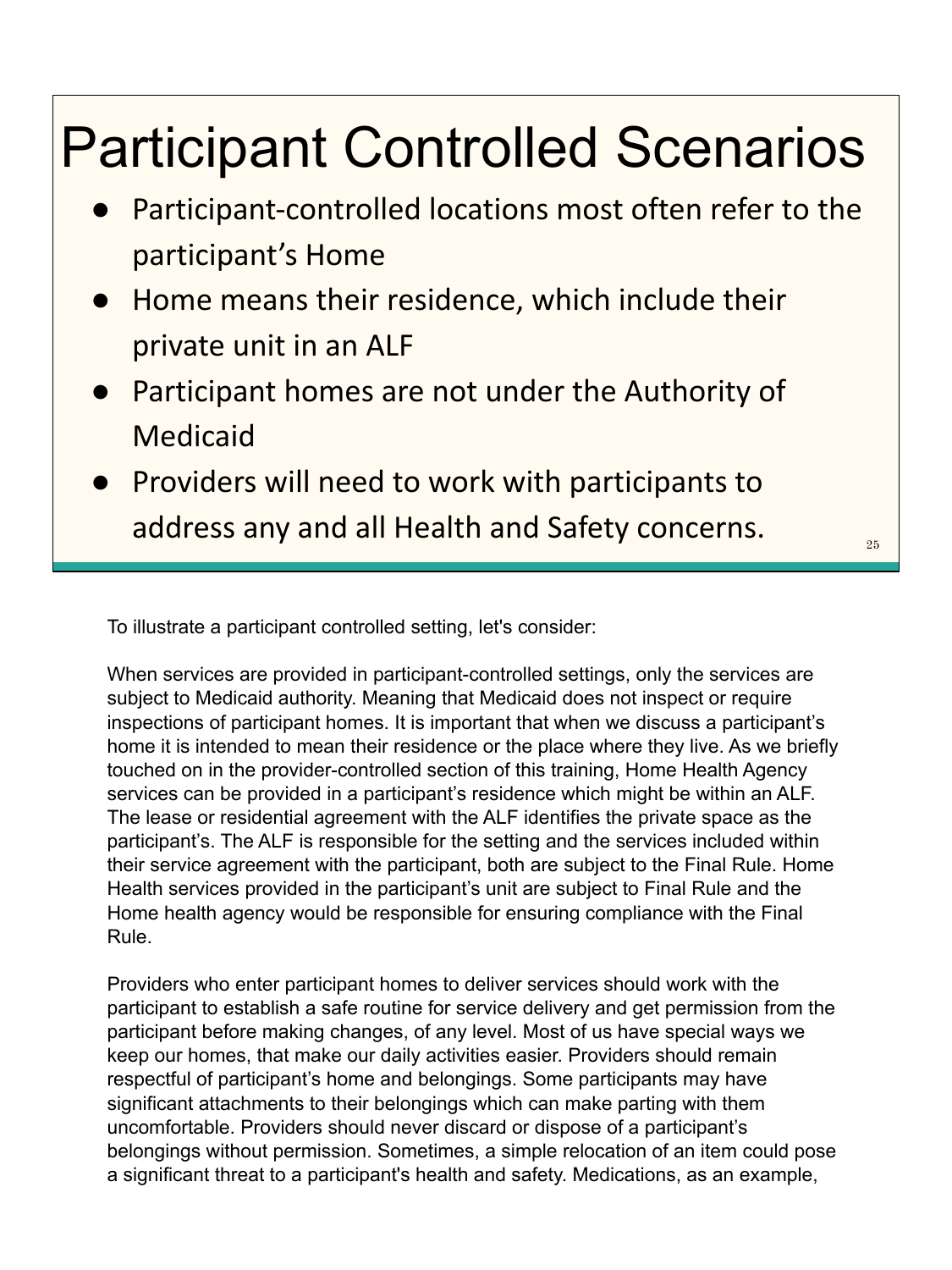may be ordered a certain way in a medicine cabinet that allows the participant to operate without error. What happens when the medications are reorganized and the participant takes the wrong medication or dose of medication? In order to safely support the participant, it is always best to work together to address concerns.

It is the provider's role, while delivering services in a participant-controlled setting, to be observant of health and safety concerns. If a health or safety concern is identified, the provider should work with the participant to address the concern. Providers should document concerns and escalate them as needed based on their policies and procedures. Working with the participant to identify and resolve health and safety concerns will assist a participant with understanding what and why the concern is potentially harmful. CCW participants are adults, some who may have lived in their homes for many years and have many belongings which should always be respected.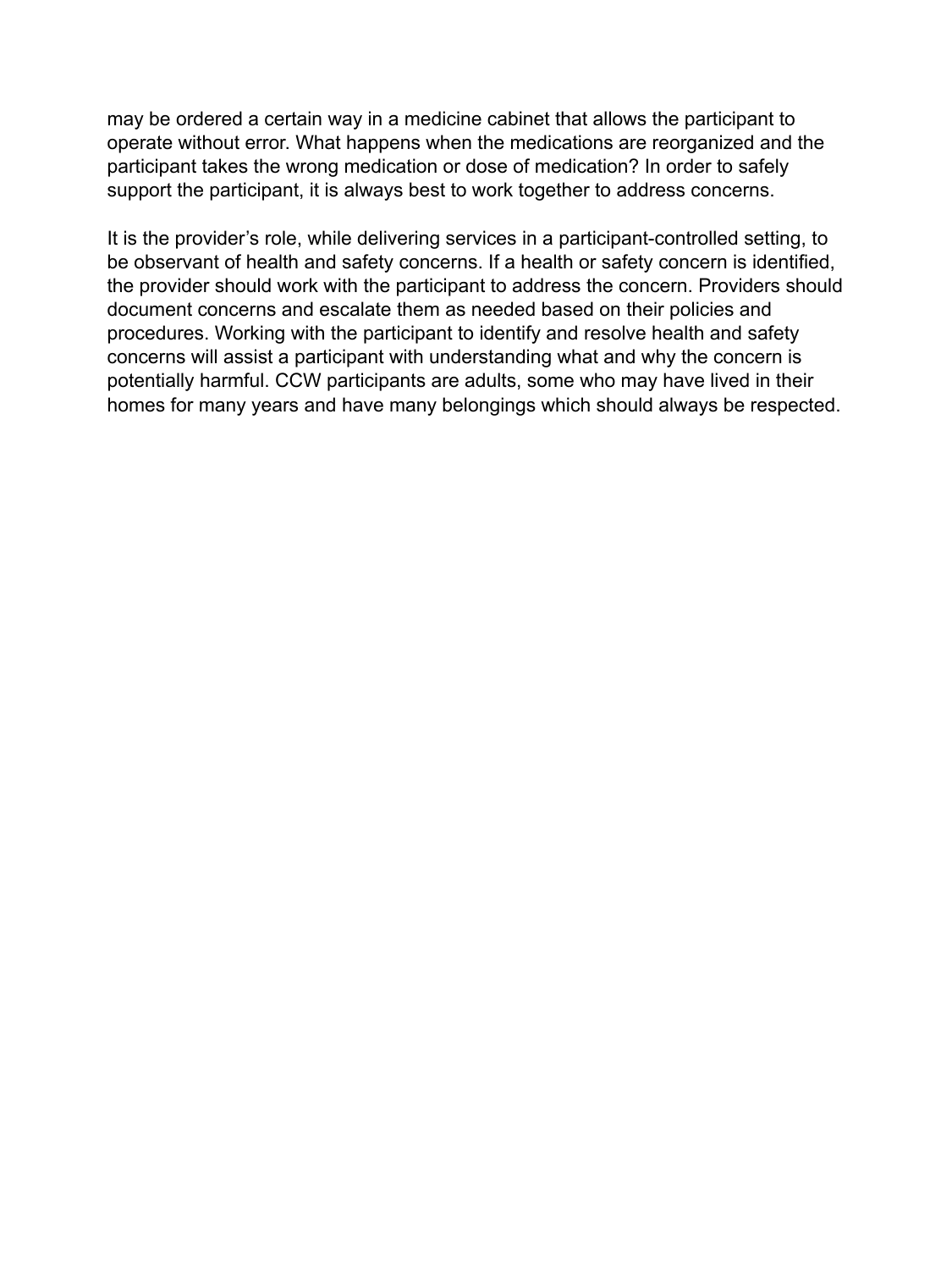

CCW providers are responsible for demonstrating their compliance with HCBS Final Settings Rule and Wyoming Medicaid Rules. Division staff--including HCBS Section staff, or individuals from other teams such as Program Integrity--may ask to review certain documents at initial program enrollment and in the event of a complaint or incident report. This part of the training will discuss suggested best practices to ensure HCBS requirements are addressed and are easily identifiable through documentation.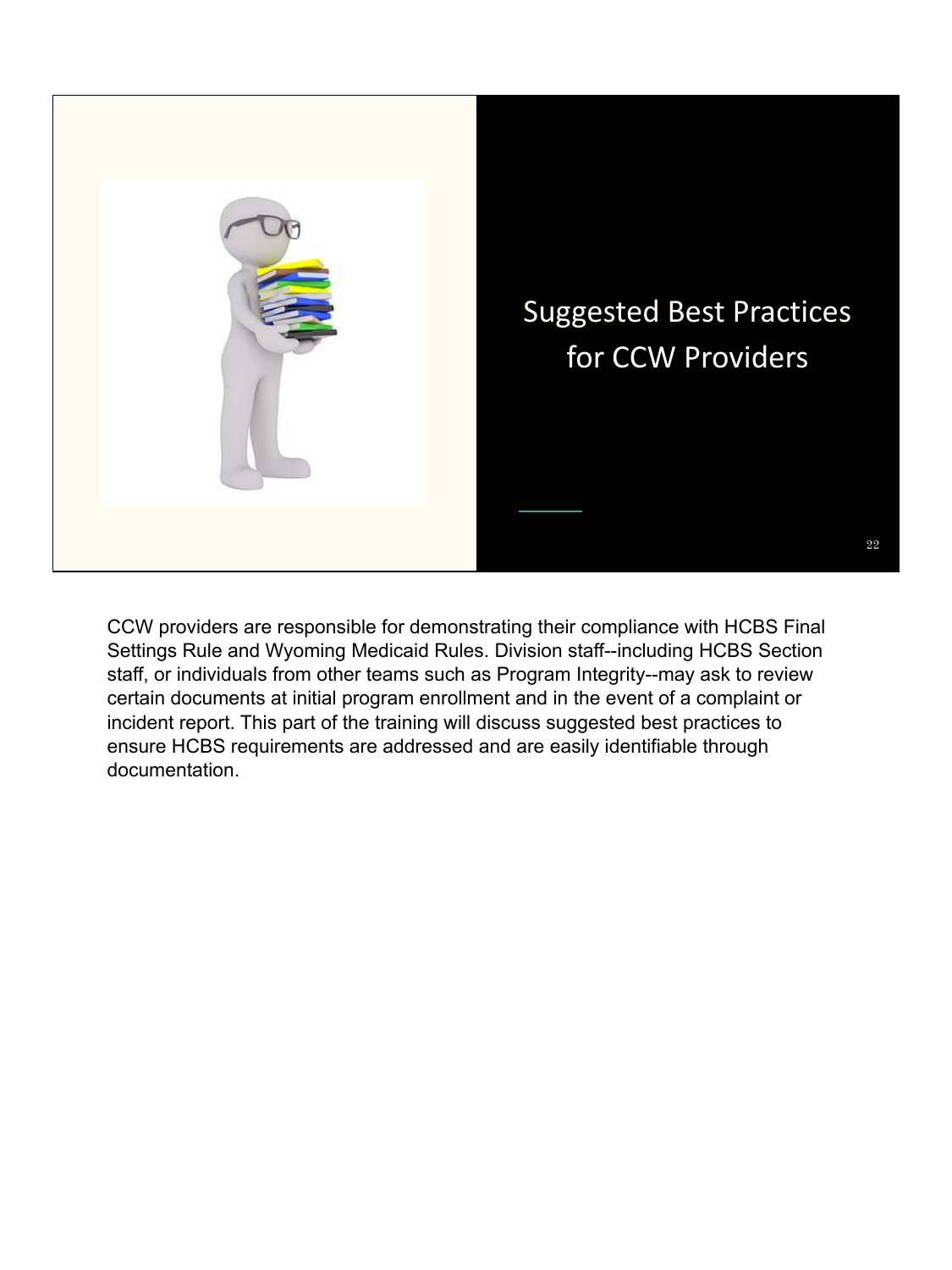### Policy and Procedure Tips

- Providers must accept payment in full for services. Imposing additional fees is prohibited by Medicaid rule.
- How does your provider organization assist participants in exercising their rights?
- How does your organization ensure a participant is not penalized? Is there a clear process in place that is communicated to the participant?

Although providers have the freedom to create policies and procedures that work best for their service delivery style, it is important to clarify that providers must not impose any additional fees or service deprivation of participants who exercise their rights. Waiver fees are inclusive of all service delivery costs. By familiarizing themselves with the CCW Service Index, located on the [Service Definitions and Rates page](https://health.wyo.gov/healthcarefin/hcbs/servicesandrates/) of the Division's website, providers will be able to accurately identify the elements which are included as billable services and considered paid in full. Imposing additional fees for refusing services or skipping services is prohibited by Medicaid rule and may result in adverse action.

Another important consideration for providers is not only focusing on informing participant of their rights, but also assisting participants in exercising those rights. When reviewing policies and procedures, consider how your organization is delivering services. Are participants able to make their own decisions about when, where, and what to eat? Do you encourage visitors? How are participants supported in deciding how their services should look? Additionally, does your organization have a policy to ensure participants are not penalized for exercising their rights or speaking up when their rights are not being considered? And finally, are these policies and procedures communicated clearly and promptly to participants?

23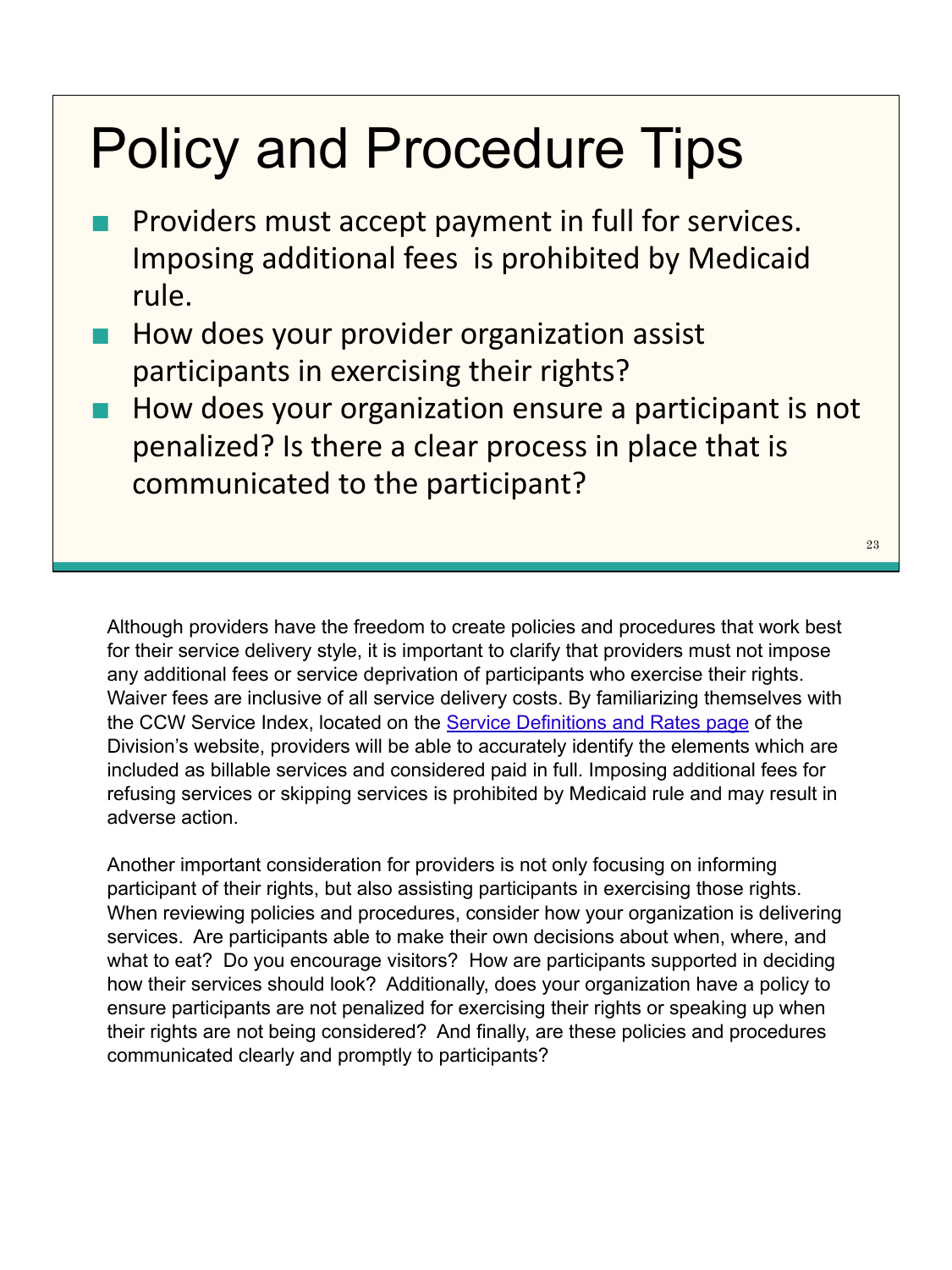### Policy and Procedure Tips

- Try to make sure service delivery roles and responsibilities are clear to everyone--particularly the participant!
- Policies and procedures should be re-evaluated and updated as needed
- Updates should be communicated to all parties

Provider policies and procedures should clearly outline the roles and responsibilities of their service delivery. Ensuring that all parties are aware of the expectations and responsibilities will provide the transparency necessary to ensure successful service delivery. By keeping the language simple and the information clear, participants will be able to engage as expected.

Policies and procedures should offer some flexibility and be reviewed at least annually to ensure they remain relevant. As service delivery methods change or technology is introduced, providers should re-evaluate their policies and procedures to ensure that the written policy and procedures reflect the true nature of the services delivered. Providers may take complaints and incidents into consideration when evaluating their policies and procedures to minimize recurring incidents or complaints. The only thing worse than not having a policy is having a policy that you don't follow. Participants rely on routines and consistent service delivery, following established policies and procedures ensures consistency.

Communication of policies and procedures is key to successful service delivery and HCBS compliance. Policies and procedures should be available upon request and should be shared prior to implemented changes to allow for participants and their teams to review changes, ensure ongoing service delivery methods meet the participant's needs, and the changes fit within the plan of care.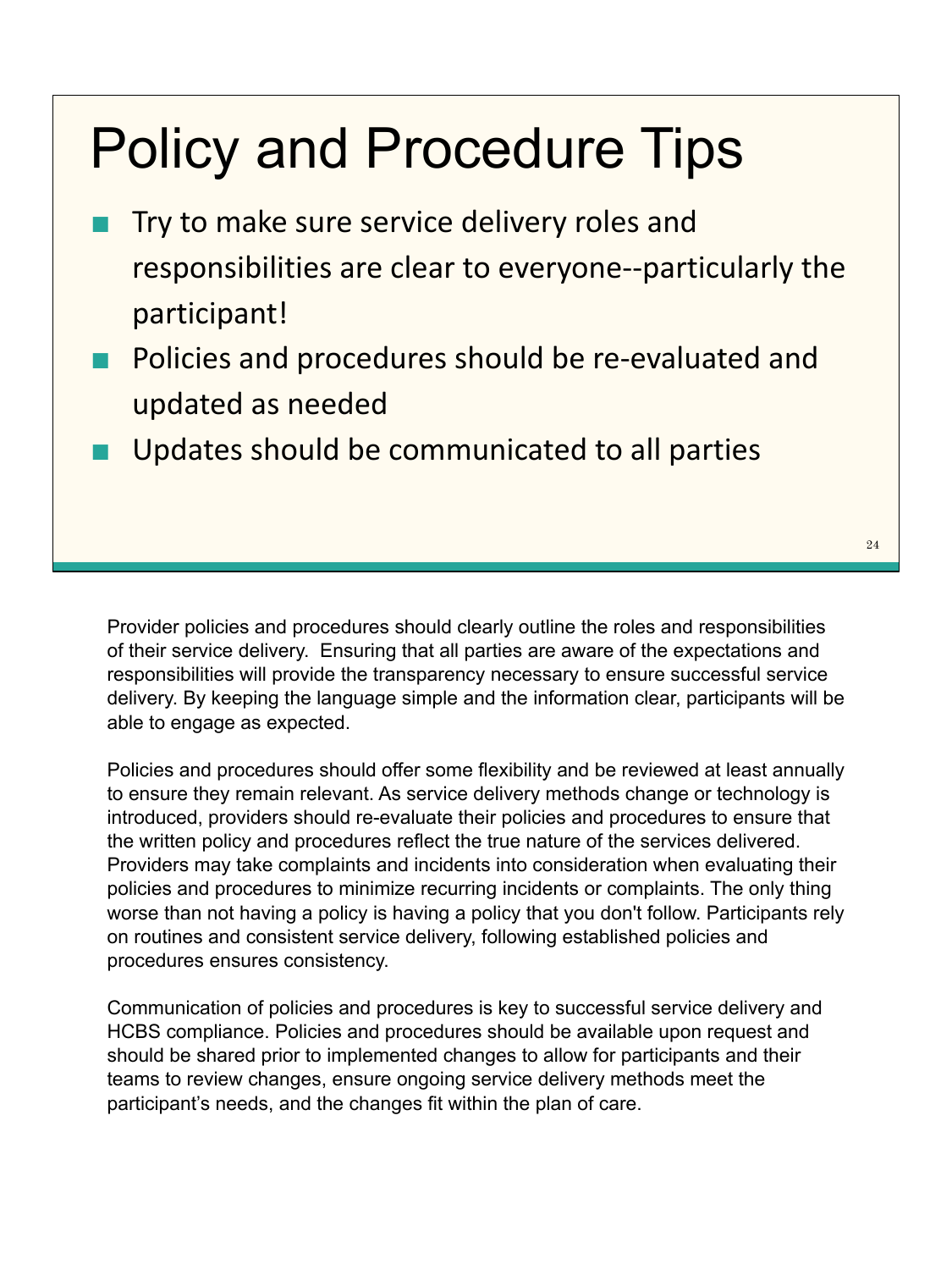## Key Takeaways



- 1. The HCBS Final Rule is the basis for HCBS services
- 2. CCW Participants are adults and should have their choices and decisions honored and respected.
- 3. Providers who control service settings have additional obligations to the participants they serve
- 4. Providers agree to provide services in a specific manner, which includes the service setting.

Before we wrap up this training, let's review the key takeaways:

- 1. The HCBS Final Rule is the basis for HCBS services, their settings, and all CCW providers should be aware of the obligations and requirements as outlined in the Final Rule.
- 2. CCW participants are adults who have been making their decisions for their lifetime, providers are required to respect participant choices regarding how services are delivered or not. Services are intended to be person-centered and should be delivered as needed for each individual on the waiver. Participants have rights just like you and I, these rights cannot be waived as a condition of services.
- 3. Providers who own or control a setting have additional obligations to the participant, and must demonstrate HCBS compliance through additional documentation. Lease agreements are separate from the services covered by the waiver. At no time, should a provider charge participants additional fees for services included in the CCW Service definition.
- 4. Provider agrees to provide the service in a specific manner, including the service setting. Understanding the requirements of the service, the supports the participant needs, and the setting in which the services are provided will guide the provider in meeting the individual needs of the participant to the very best of their ability.